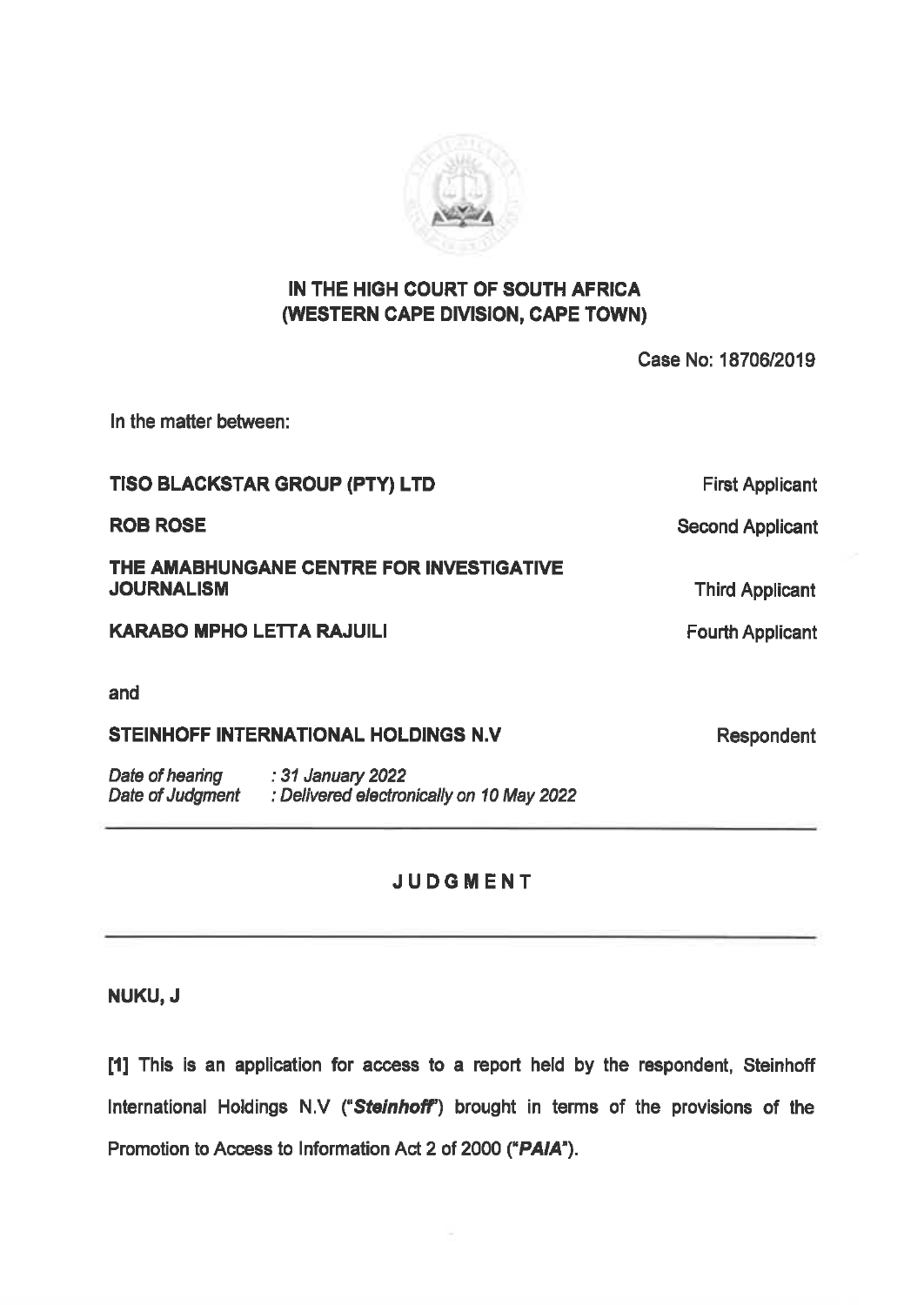[2] The first applicant is Tiso Blackstar Group (Pty) Ltd ("Tiso Blackstar") which has its registered business address at Hill on Empire, 16 Empire Road, Comer Hillside Street and Empire Road, Parktown, Johannesburg. Tiso Blackstar is the owner of various media assets which include the Sunday Times, the Sowetan, the Herald, the Daily Dispatch, the Business Day and the Financial Mail. The second applicant is Robert Rose ("Rose"), an 'adult male employed by Tiso Blackstar as the editor of its publication, Financial Mail.

[3] The third applicant The amaBhungane Centre for Investigative Journalism NPC ("amaBhungane"), a non-profit company duly incorporated in terms of the Companies Act71 of 2008 with its registered address at Community House, 41 Salt River Road, Salt River, Western Cape. The fourth respondent is Karabo Mpho Letta Rajuili ("Rajuili"), an adult female employed by amaBhungane as its advocacy co-ordinator. Tiso Blackstar, Rose, amaBhungane and Rajuill are collectively referred to as the applicants.

[4] The respondent is Steinhoff, a public company incorporated in the Netherlands. Steinhoff has its primary listing on the Frankfurt Stock Exchange ("FSE") and it has a secondary listing in South Africa on the Johannesburg Stock Exchange (" $JSE$ "). Its principal place of business is situated within the jurisdiction of this Court at B2, Vineyard Office Park, Comer Adam Tas and Devon Valley Roads, Stellenbosch. Steinhoff is a global retailer with over 12 000 stores in more than 30 countries. It also owns various. retall assets which include Ackermans, Pep, BuCo, Unitrans, Poundiand, Pep & Co and Pepco.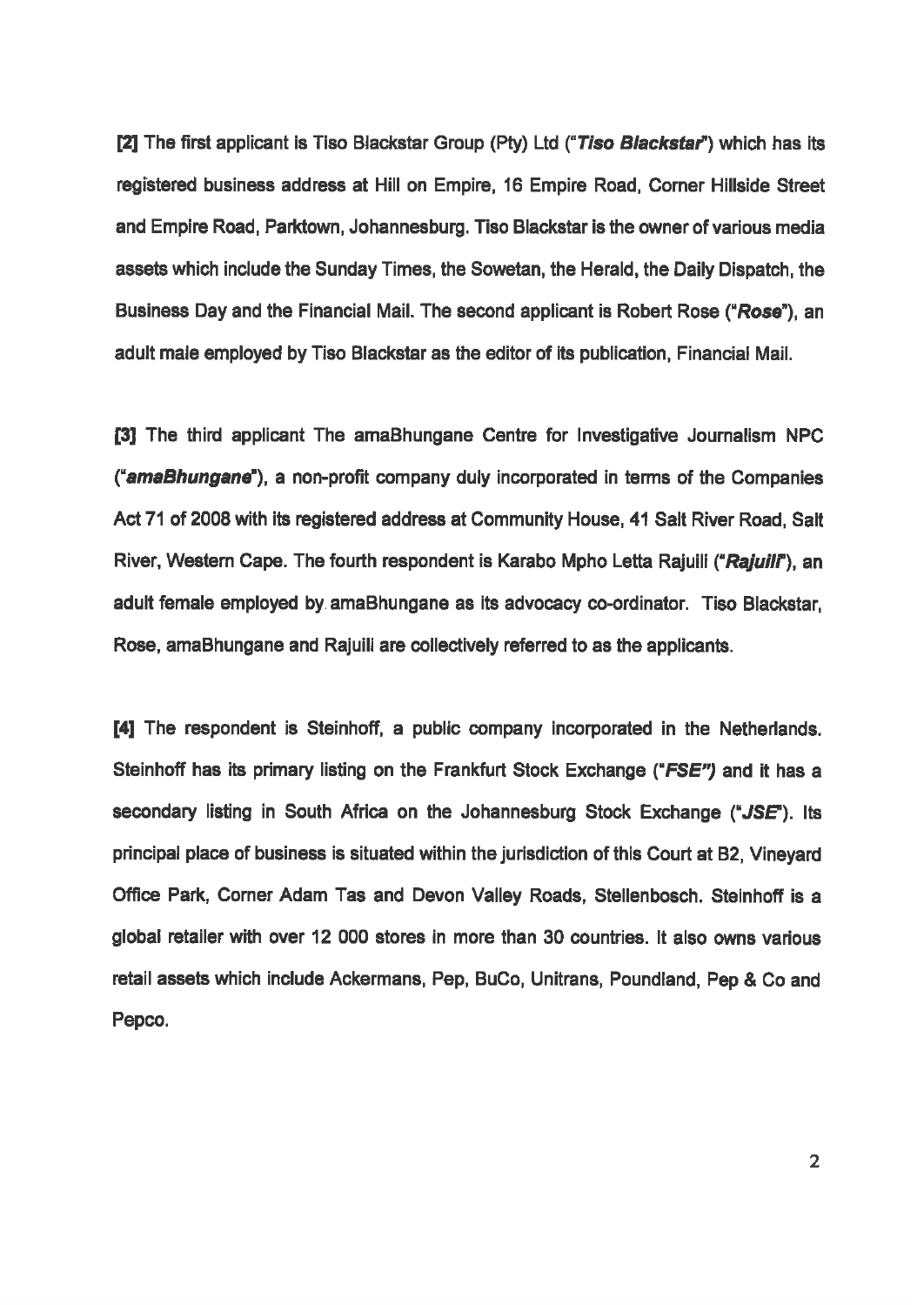15] During early December 2017, it became public knowledge that Steinhoffs extemal auditors, Deloitte Accountants BV of the Netherlands ("Deloitte") had refused to sign off on Steinhoffs annual financial statements because of some alleged accounting irregularities. As a result, Steinhoff was unable to release its audited consolidated financial statements for the financial year end 30 September 2017 within the prescribed time limits of the JSE and FSE.

[6] On 5 December 2017, Steinhoffs Chief Executive Officer, Mr Markus Johannes Jooste ("Mr Jooste") tendered his resignation. On 6 December 2017, Steinhoff released a SENS announcement on the JSE advising, among others, that it had accepted Mr Jooste's resignation and that it had appointed PricewaterhouseCoopers Advisory Services Proprietary Limited ("PwC") to perform an independent investigation into the alleged accounting irregularities. Although not stated in the SENS announcement, the papers in this matter reveal that infact what happened was that Werksmans Incorporated Attormeys (\*Werksmans') was instructed by Steinhoff with instructions that Werksmans appoints PWC to perform the sald independent investigations into the alleged accounting imegularities.

[7] The above events precipitated a sharp decline in Steinhoffs share price which was estimated at some point in time to have lost in the region of about 98% of its value resulting in investors losing approximately in excess of R200 bilion of their investment.

[8] The loss of value to Steinhoffs share price resulted in some of Steinhoffs investors and shareholders threatening legal action. The first of such demands came from the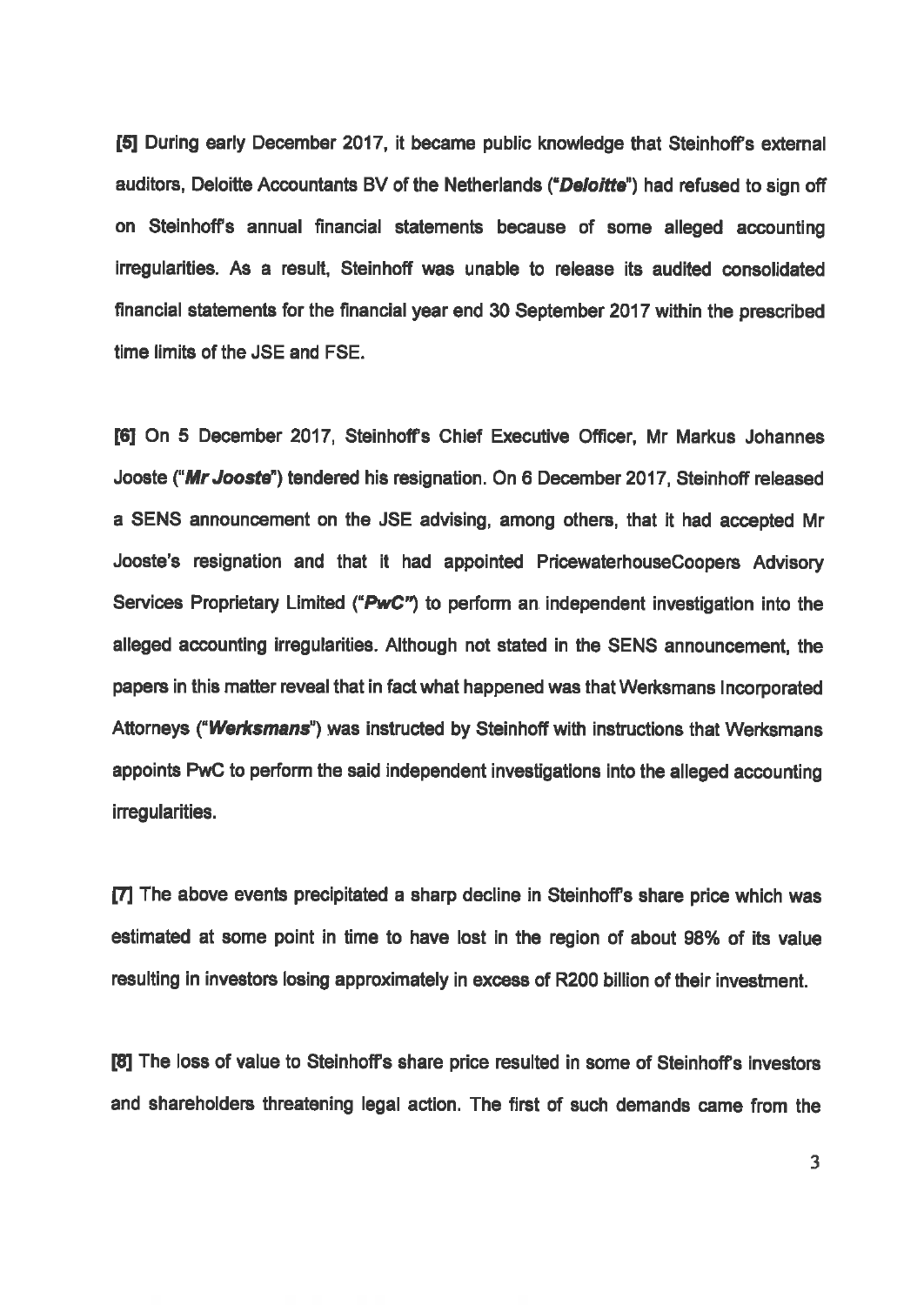Dutch Investors' Association (Vereniging van Effectenbezitters ("VEB") dated 8 December 2017.

[9] PWC concluded the investigation during February 2019 and handed the report ("the PwC report") to Steinhoff and Werksmans, simultaneously, during March 2019. On 15 March 2019, Steinhoff published what it termed the "the overview of the Forensic Investigation" ("the overview").

[10] On 28 March 2018, Tiso Blackstar requested access to the PWC report, in terms of section 53 (1) of PAIA ("the first PAIA request"). Tiso Blackstar motivated its request on the grounds that it is a member of the media that investigates and exposes corporate scandals, and is thus responsible for providing the public with accurate information regarding issues that lie within the public interest.

[11] On 26 April 2019, Steinhoff refused the first PAIA request on the grounds that the PWC report is legally privileged as contemplated in section 67 of PAIA.

[12] On 2 September 2019, amaBhungane also requested access to the PWC report in terms of section 53 (1) of PAIA ("the second PAIA request"). The second PAIA request was also motivated on similar grounds as the first PAIA request.

[13] On 30 September 2019, Steinhoff also refused the second PAIA request on the grounds that the PwC report is legally privileged as contemplated in section 67 of PAIA.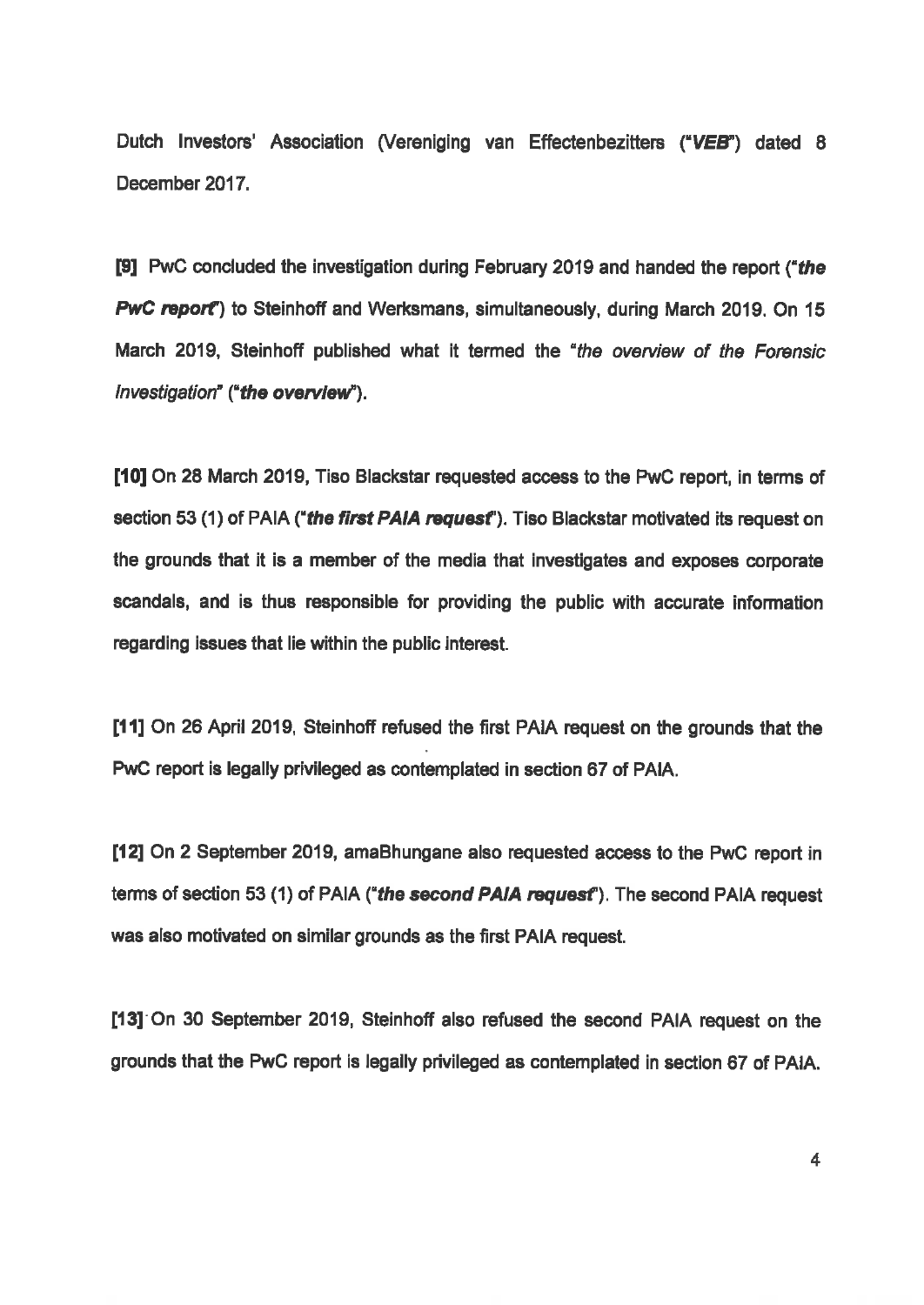The letters refusing the first and second PAIA requests came from Werksmans who stated, among others, that the PWC report:

"... was commissioned by our offices on the instructions of our client on the basis, directly, of providing legal advice to our client in contemplation of litigation on<br>behalf of our client against a number of individuals both juristic and natural as well as to defend threatened claims against our client... has been specifically and intentionally prepared for use in contemplated litigation proceedings..."

[14] The applicants now approach this cout, in terms of section 78 of PAIA, for the following relief in terms of section 82 of PAIA:

- 14.1 an order that Steinhoffs decisions refusing the first and second PAIA request be set aside, and
- 142 an order directing Steinhoff, within ten days of the order, to supply Tiso Blackstar and amaBhungane with a copy of the PwC report.

[15] The applicants contend that the access to the PWC report cannot be refused on the ground of privilege because:

- (a) the PwC report was never subject to legal privilege, and
- (b) Steinhoff has waived any privilege, If any privilege applied.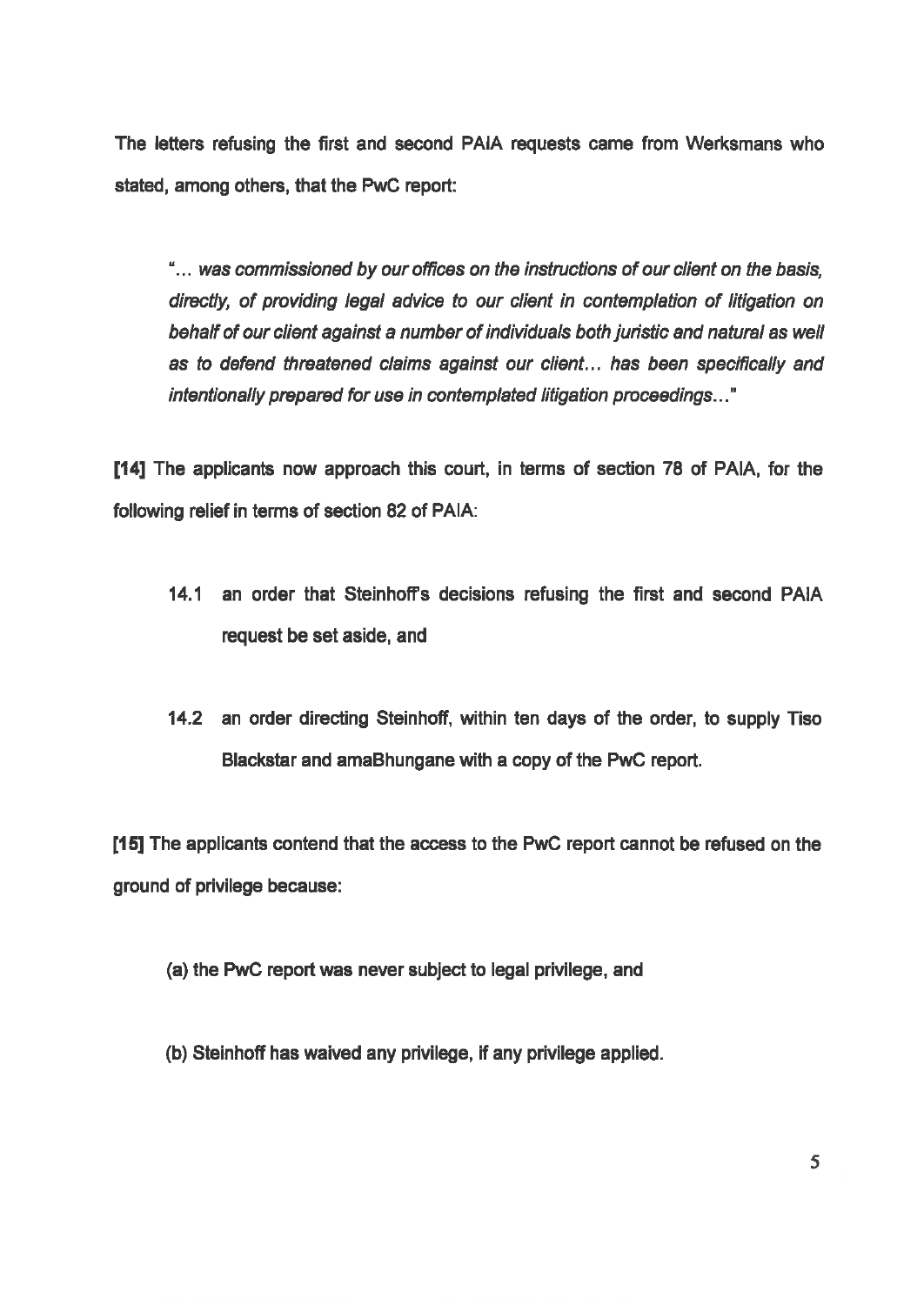[16] The applicants also rely on the provisions of section 70 (b) of PAIA, which provides that a request made in terms of PAIA must be granted if the public interest in the disclosure of the record outweighs the harm contemplated in the provisions in question.

[17] In the alternative, and in the event that the PwC report is subject to legal privilege which has not been waived and the public interest override does not apply, the applicants contend that the PwC report is severable and that those sections which are not privileged should be disclosed to them. In the further alternative, the applicants request fora judicial peek of the PwC report by this Court in the exercise of its discretion.

[18] Steinhoff opposes the application on the grounds that;

- (a) the PwC report is privileged for the purposes of the exemption contemplated in section 67 of PAIA;
- (b) it has not waived such privilege;
- (9) the public interest override contemplated in section 70 (b) of PAIA does not apply;
- (d) the PWC report is not severable; and
- (6) the applicants have not made out a case for a 'judicial peek' at the PWC report.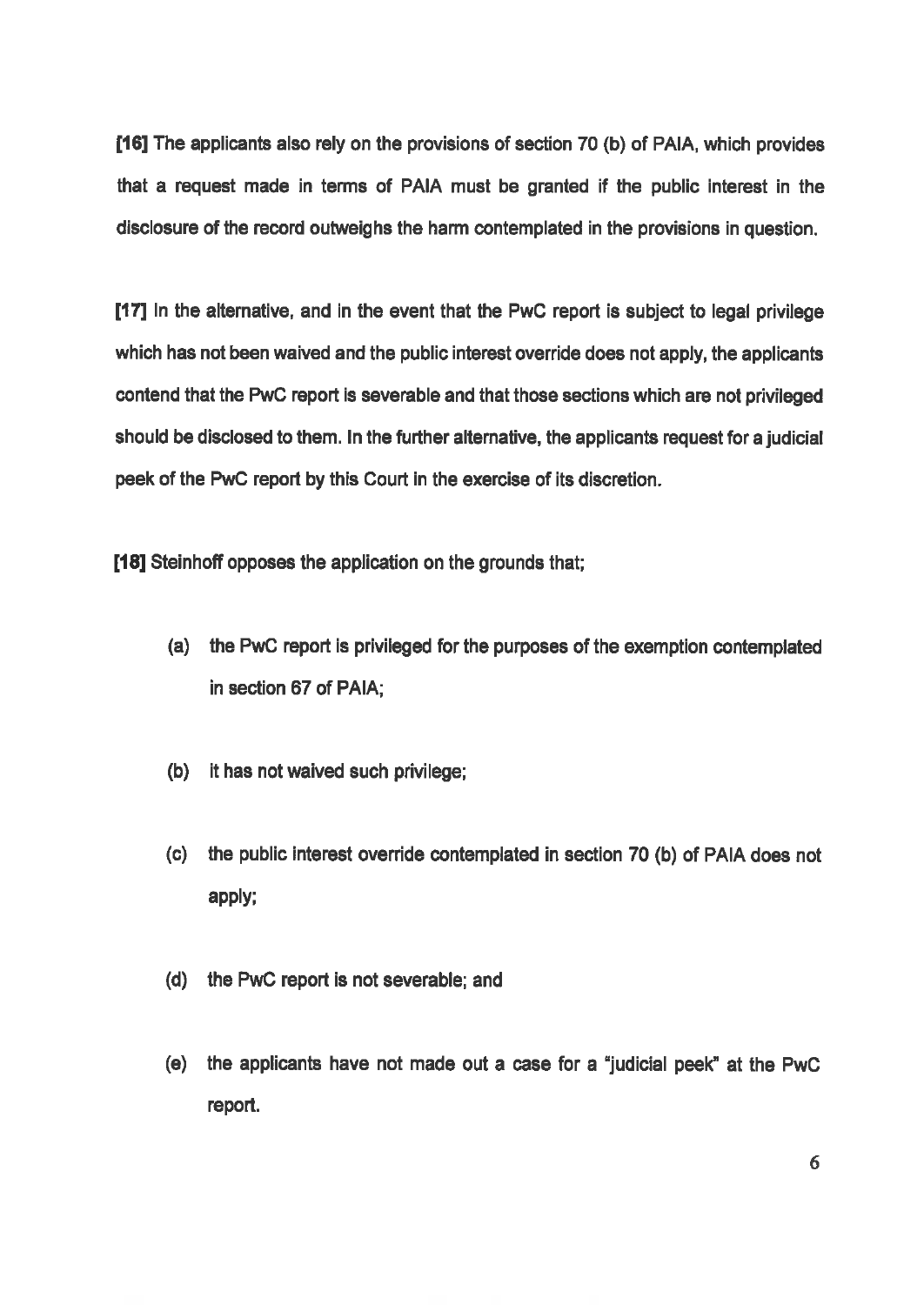[19] In addition to the issues referred to above, Steinhoff applied, in terms of Rule 8 (15) of the Uniform Rules of Court, for the striking out of paragraphs 31 to 36 of the founding affidavit on the basis that the averments contained therein constitute inadmissible hearsay evidence as they had not been confirmed on oath by way of confirnatory affidavits. It is necessary to set out the statutory framework before considering these issues.

[20] The right of access to information can be traced back to section 32 of the Constitution of the Republic of South Africa Act 108 of 1996 ("the Constitution"), which in subsection 32 (1) (b) deals with the right to have access to information held by any person other than the State and provides that:

"Everyone has the right to have access to any information that is held by another person that is required for the exercise or protection of any right."

In order to give effect to this right to have access to information, Section 32 (2) of the Constitution then goes on to provide that:

"National legislation must be enacted to give effect to this right, and may provide forreasonable measures to alleviate the administrative and financial burden on the State."

[21] PAIA is the national legislation that was enacted to give effect to the right to have access to information and Part 3 thereof deals with the right to have access to information held by private bodies. In relation to this information, PAIA uses the term "record" which<br>7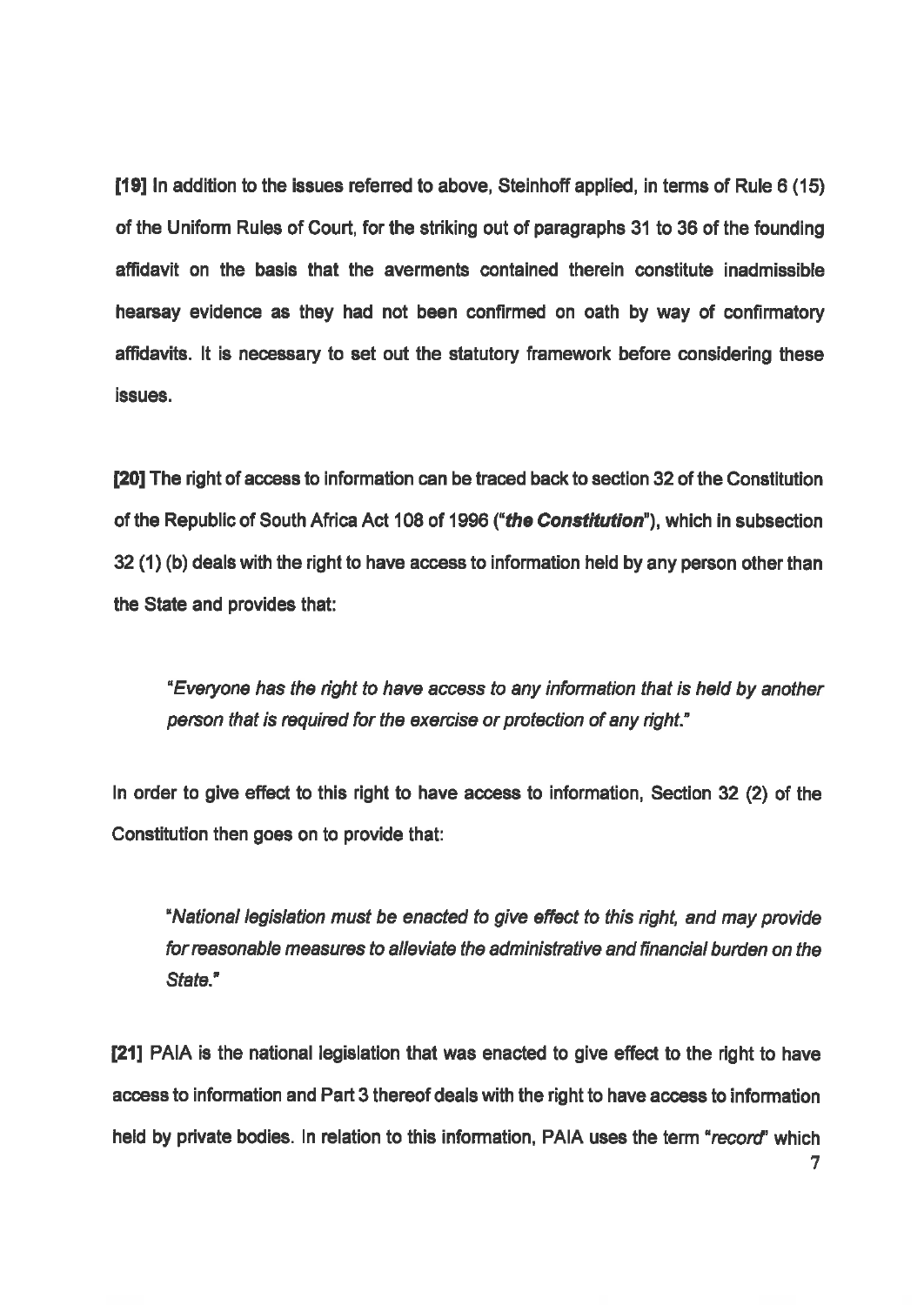is defined in section 1 to mean any recorded information regardless of form or medium in the possession or under control of that public or private body and whether or not it was created by that public or private body. The further sections of PAIA that are relevant for the purposes this application are sections 50, 53, 59, 67, 70, 78, 81 and 82.

22] Section 50 deals with the right of access to records of private bodies and subsection (1) provides:

- \*(1) A requester must be given access to any record of a private body if-
	- $(a)$  that record is required for the exercise or protection of any rights;
	- (b) that person complies with the procedural requirements in this Act relating to a request for access to that record; and
	- (c) access to that record is not refused in terms of any ground for refusal contemplated in Chapter 4 of this Part."

[23] Section 53 prescribes the form of the request and subsection (2) (d) (2) provides:

 $\ddot{\phantom{a}}$ 

- "(2) The form for a request for access prescribed for the purposes of subsection (1) mustat least require the requester concemed-
	- (d) to identify the right the requester is seeking to exercise or protect and provide an explanation of why the requested record is required for the exercise or protection of that right."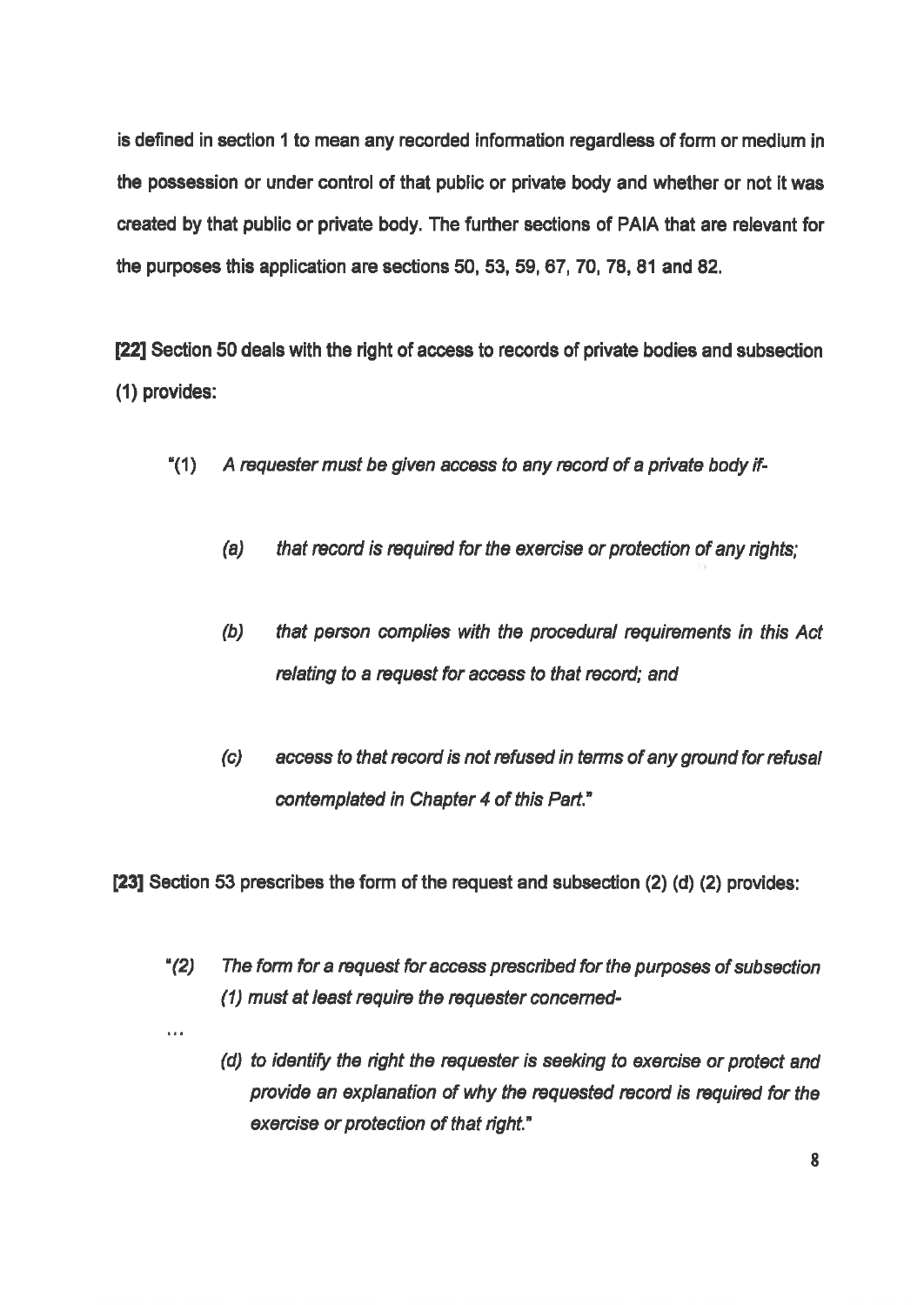[26] Section 59 deals with severabilty of the record and subsection (1) (a) and (b) provides:

- " $(1)$  If a request for access is made to a record of a private body containing information which may or must be refused in terms of any provision of<br>Chapter 4 of this Part, every part of the record which-
	- (a) does not contain; and
	- (6) can reasonably be severed fromany part that contains,

any such information must, despite any other provision of this Act, be disclosed."

[25] In refusing to provide the record to Tiso Blackstar and amaBhungane, Steinhoff relied on the provisions of section 67 which provide:

"The head of a private body must refuse a request for access to a record of the body if the record is privileged from production in legal proceedings unless the 'person entitled to the privilege has waived the privilege."

[26] Section 70 deals with the public interest override and provides:

"Despite any other provision of this Chapter, the head of a private body must grant request for access to a record of the body contemplated in section 63 (1), 64 (1), 64 (1), a request for access to a record of the body co<br>65, 66 (a) or (b), 67, 68 (1) or 69 (1) or (2) if-

(a) the disclosure of the record would reveal evidence of-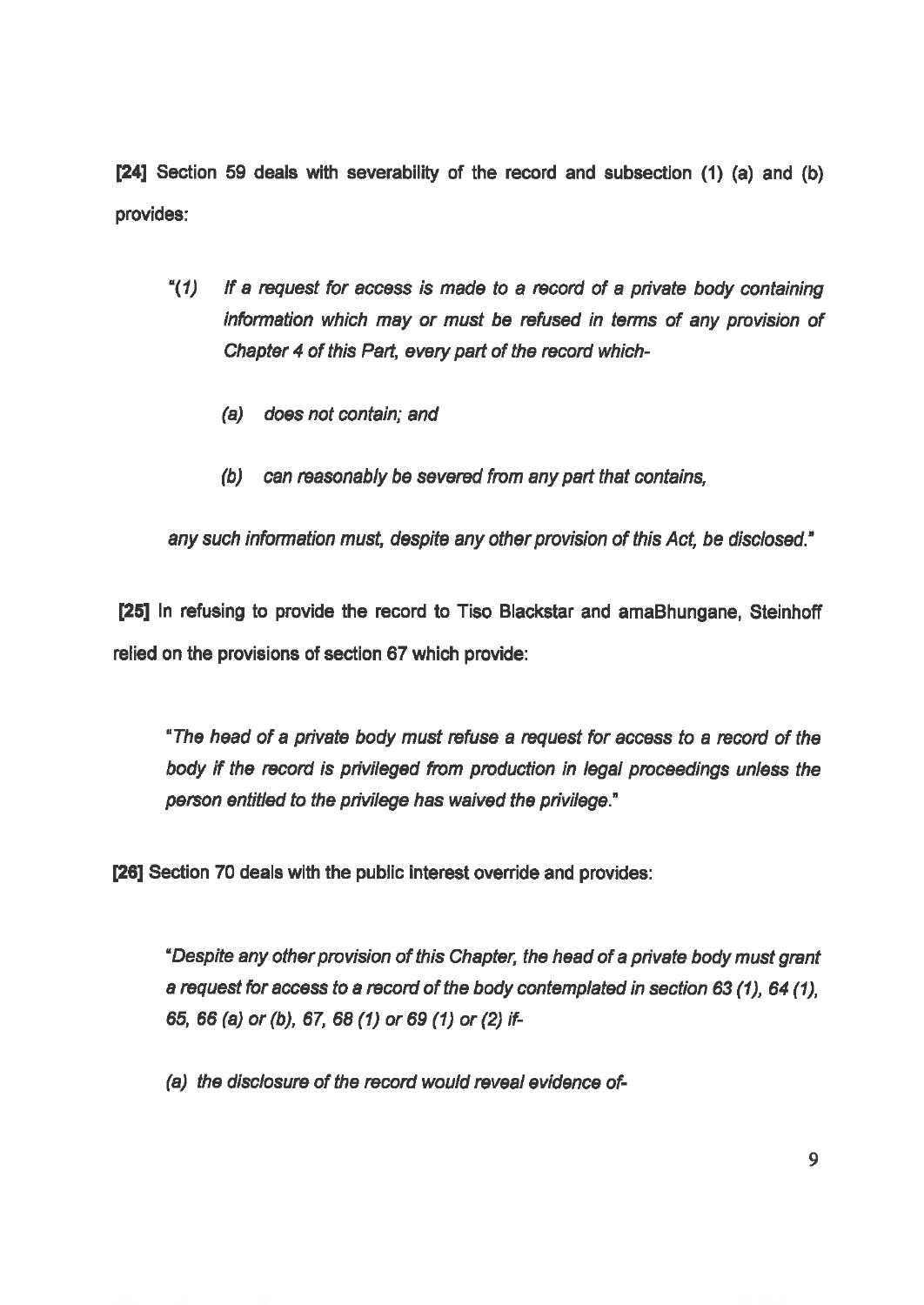- (i) a substantial contravention of, or failure to comply with, the law, or
- (i) imminent and serious public safety or environmental risk, and
- (b) the public interest in the disclosurs of the record clearly outweighs the harm contemplated in the provision in question."

[27] Section 78 deals with the right to approach a court by a person aggrieved by the decision to refuse access to the record and subsection  $(2)$  (d) (1) provides that a requester aggrieved by a decision of the head of a private body to refuse a request for access may by way of an application, within 180 days, apply to Court for the appropriate relief in terms. of section 82.

[28] Section 81 deals, among others, with the burden of proof in proceedings contemplated in section 78, and subsection (3) (a) thereof provides that:

"The burden of establishing that the refusal of a request for access complies with the provisions of this Act rests on the party claiming that it so complies."

[29] Lastly, section 82 deals with remedies that a court hearing an application brought in terms of section 78 may grant. It provides that a court may grant any order which is just and equitable, including orders confirming, amending or setting aside the decision which is the subject of the application concerned as well as orders as to costs.

[30] The parties are in agreement that the PwC report is the record as defined in section 1 of PAIA. It is also common cause that Steinhoff is a private body as defined in section <sup>1</sup> of PAIA. That being the case section 53 (2) (a) requires Tiso Blackstar and 10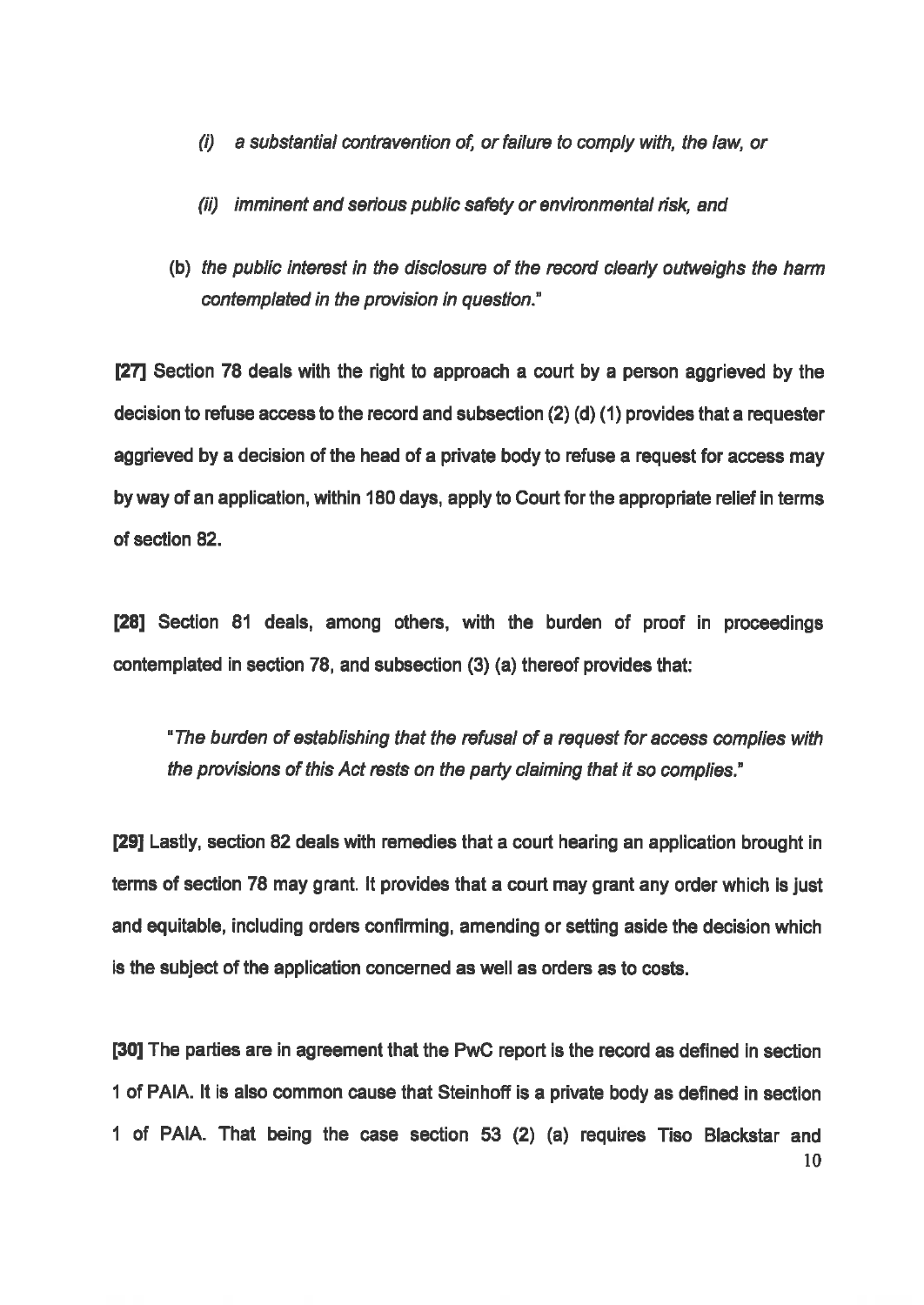'amaBhungane to identify the right they seek to exercise or protect and provide an explanation of why the requested record is required for the exercise or protection of such right

[31] Both Tiso Blackstar and amaBhungane have identified the right they seek to exercise or protect in seeking the PwC report as the right to freedom of expression enshrined in section 16 of the Constitution which right includes the freedom of the press and other media as well as the freedom to receive or impart information or ideas.

[32] Tiso Blackstar and amaBhungane support their argument that they are entitied to have access to the PwC report with reference to the judgment of the Constitutional Court in Brümmer<sup>1</sup> where the Court explained that:

\*Access to information is crucial to the right to freedom of expression which includes freedom of the press and other media and freedom to receive or impart<br>information or ideas. As the present case illustrates, Mr Brümmer, a journalist, requires information in order to report accurately on the story that he is writing. The role of the media in a democratic society cannot be gainsaid. Its role includes informing the public about how our government is run, and this information may<br>very well have a bearing on elections. The media therefore has a significant<br>influence in a democratic state. This carries with it the responsi to information is crucial to accurate reporting and thus to imparting acourate information to the public."

 $<sup>1</sup>$  Brummer v Minister of Social Development & Others 2009 (6) SA 323 (CC) at para 63</sup>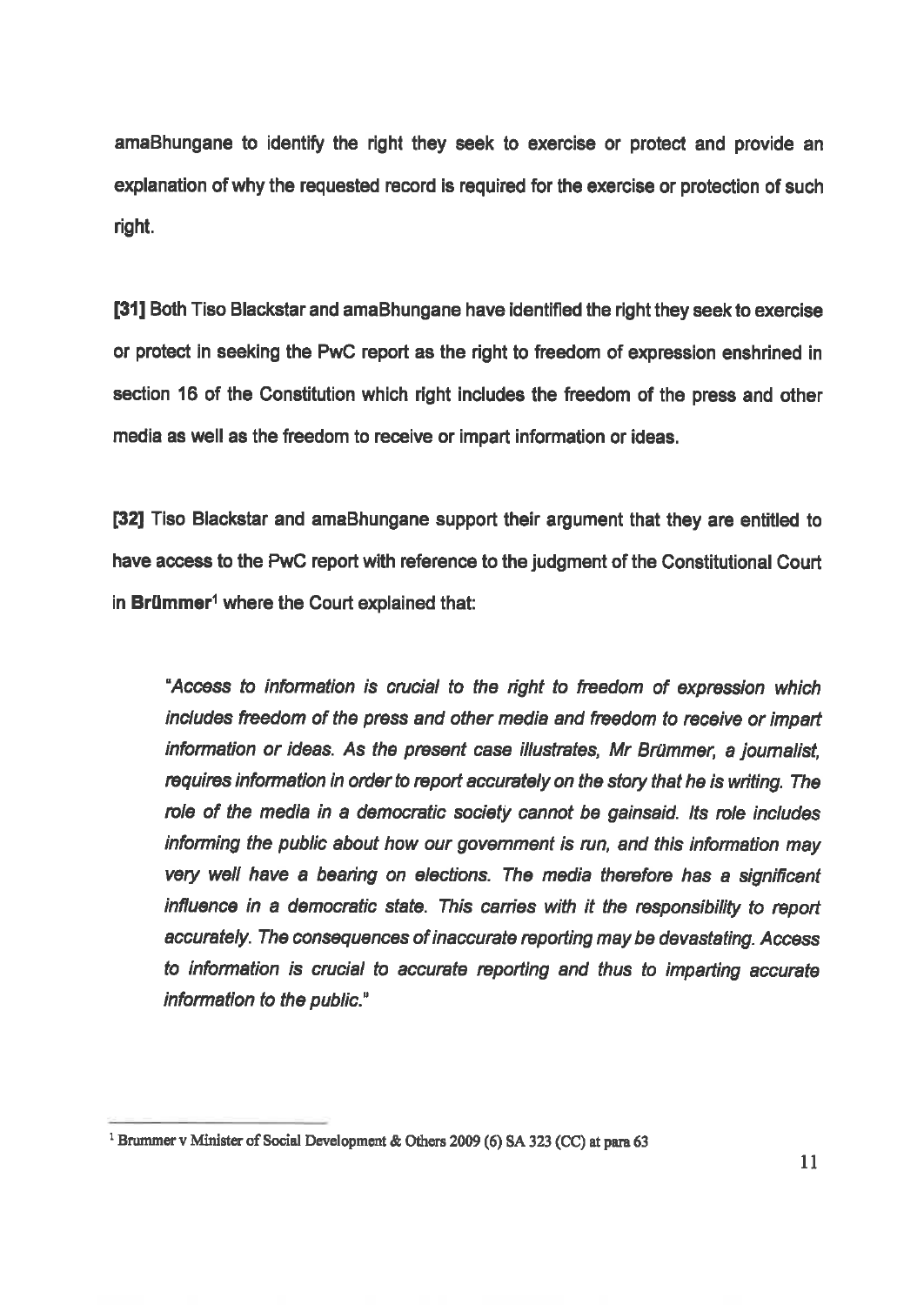[33] Steinhoff, on the other hand, submitted that the Constitutional Court in Brümmer was concerned with a PAIA request made to a public body, the Department of Social Development and that it has been unable to find any reported judgments dealing directly with the right to freedom of expression in the context of private bodies.

[34] I did not, however, understand Steinhoff's argument to be that whereas the right to freedom of expression may be good enough to entitle a requester to a record held by a public body, it may not be good enough to entitle a requester to a record held by a private body. In any event such argument would be missing the point because the requirement for a requester to identify a right sought to be exercised or protected applies only in respect of a record held by a private body and not to a record held by a public body. A requester does not have to identify a right sought to be exercised or protected in respect of a record held by a public body and it is only in respect of a record held by a private body that a requester is required to identify a right he or she seeks to exercise or protect.

[38] There is no doubt in my mind that the right to freedom of expression is among the rights which would entitle a requester to a record held by a private body because PAIA does not distinguish between the rights which would entitle a requester to have access to a record held by a private body.

[36] In any event, the applicants have referred this Court to the decision of the High Court of South Africa, South Gauteng Division, Johannesburg in M&G Media Ltd<sup>2</sup> where Morrison AJ came to the conclusion that the right to freedom of expression applies in

 $2$  M&G Media Ltd and Others v 2010 FIFA World Cup Organising Committee South Africa Ltd and Another 2011 (5) SA 163 (GSJ) at para 163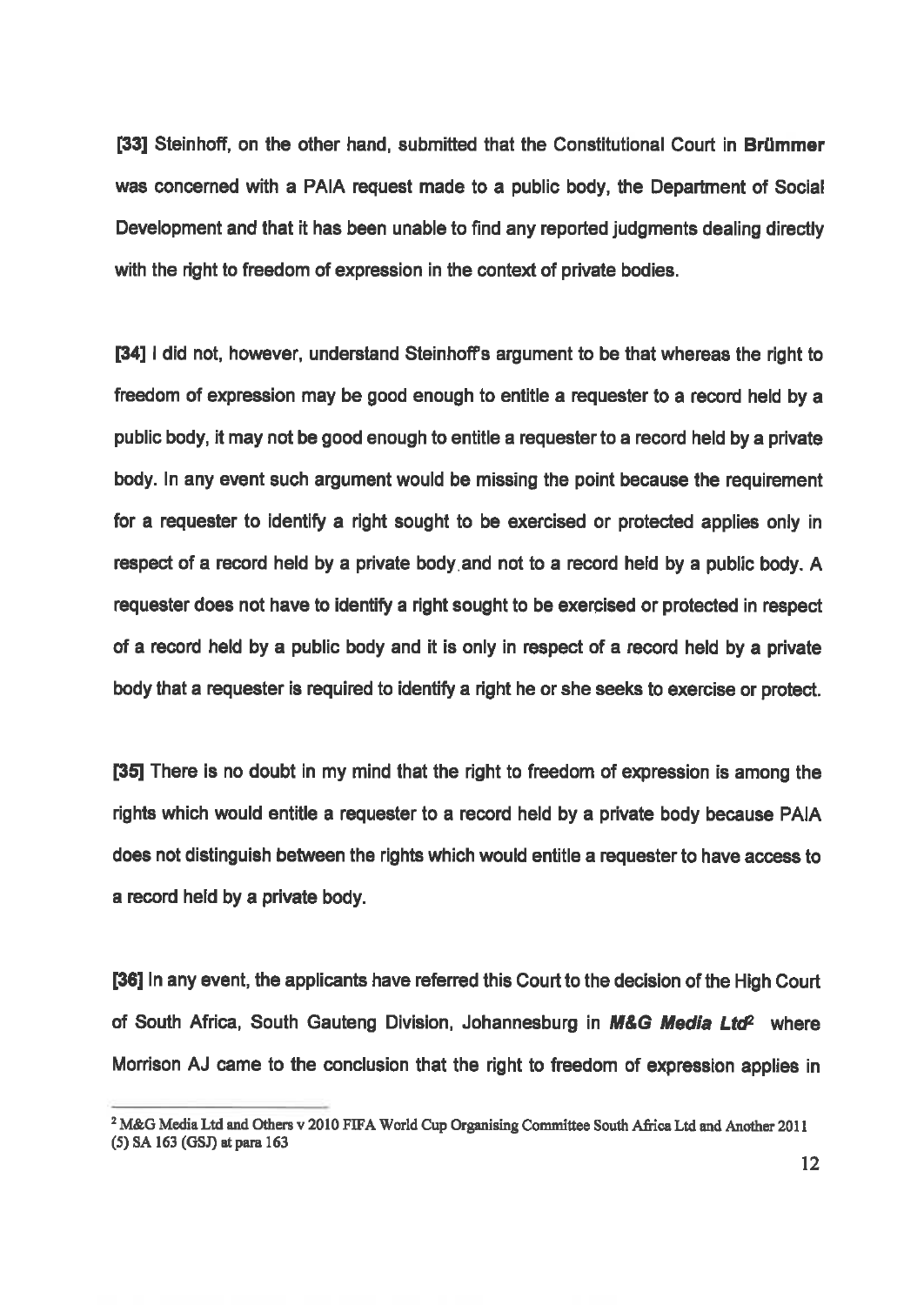respect of private bodies. Steinhoff did not make any submission that M&G Media Ltd was wrongly decided and I can certainly find no rational basis for holding that the right to freedomof expression would not entitle a requester to access to a record held by a private body. All that section 50 requires is that the record held by a private body must be required "for the exercise or protection of any rights". In my view, the right to freedom of expression is one of these rights contemplated in section 50 of PAIA.

[37] There is also another tangential issue that requires attention before dealing with the main issues as set out above. It is that in its answering papers, Steinhoff sought to argue that the applicants' freedom of expression is not limited by the refusal to provide the PwC report. This, Steinhoff submitted, is because Rose has already published a number of articles as well as a book on the so called Steinhoff saga. Steinhoff further submitted that the fact that the other media houses as well have been able to publish articles on the so called Steinhoff saga is indicative that the refusal to provide the PwC report does not limit the applicants' ight to freedom of expression.

[38] The applicants, correctly in my view, point out that this argument is untenable because the information available in the public domain is incomplete. The applicants further submitted that the fact that there is information in the public domain cannot be a basis of refusal of access to information under PAIA.

[39] I have some difficulty in following Steinhoff's argument that its refusal to provide the PWC report does not limit the applicants' right to freedom of expression. As the Constitutional Court stated in Briimmer, access to information is crucial to accurate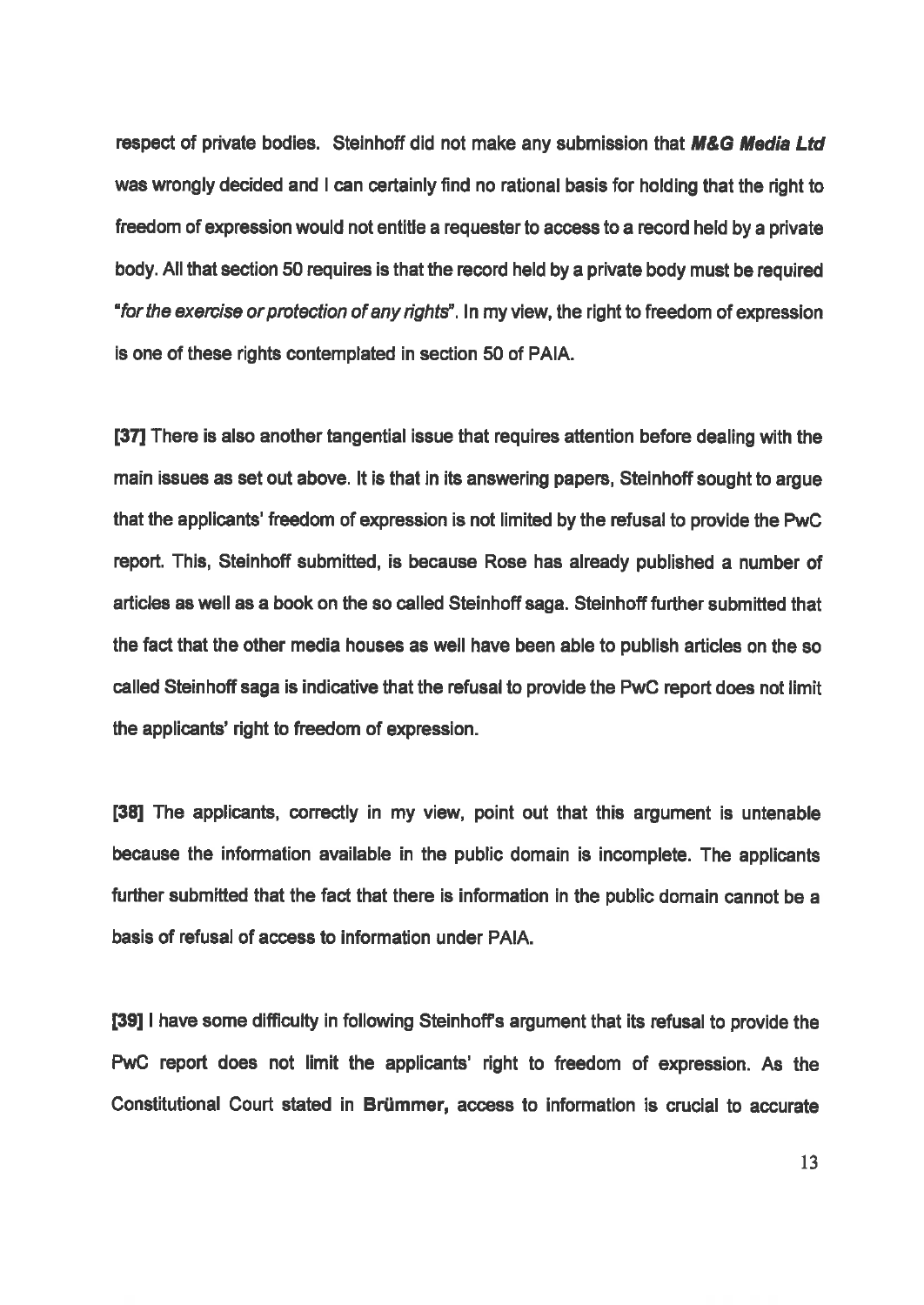reporting and thus to imparting accurate information to the public. Accurate reporting and imparting accurate information to the public are at the core of the right to freedom. The refusal to provide the PwC report limits the applicants' right to freedom of expression and the relevant enquiry is whether such limitation is justified in terms of section 67 of PAIA.

140] In any event, when Steinhoff communicated its decision to refuse Tiso Blackstar and amaBhungane access to the PwC report, it made no mention of the fact that its refusal does not, or would not impede their asserted right to freedom of expression. This is understandable because, under PAIA, that would not be one of the recognised exemptions to disclosure of a record held by a private body. It can thus not avail Steinhoff to argue that its refusal to disclose the PWC report does not impede the applicants' right to freedom of expression. As the authors of The South African Law of Evidence state, this is one of those cases where the Court is called upon to consider the collision between privilege and the right that every person has of access to information held either by the public or private body?

[41] The parties are in agreement that the burden of establishing that the refusal of access to information is justified under PAIA rests on the party refusing the record and in this instance the burden rests on Steinhoff. In this regard Steinhoff is required to adduce sufficient evidence that the PWC report falls within the description of the statutory exemption relied on, in this instance the privilege as contemplated in section 67 of PAIA, and the proper approach is for the Court to ask whether, on the probabilties, the information withheld falls within the exemption<sup>4</sup>.

<sup>&</sup>lt;sup>3</sup> Zeffert and Paizes, The South African Law of Evidence,  $2^{nd}$  ed, at p648 "President of the Republic of South Africa and Others v M & G Media Ltd 2012 (2) RSA 50 (CC) at para 23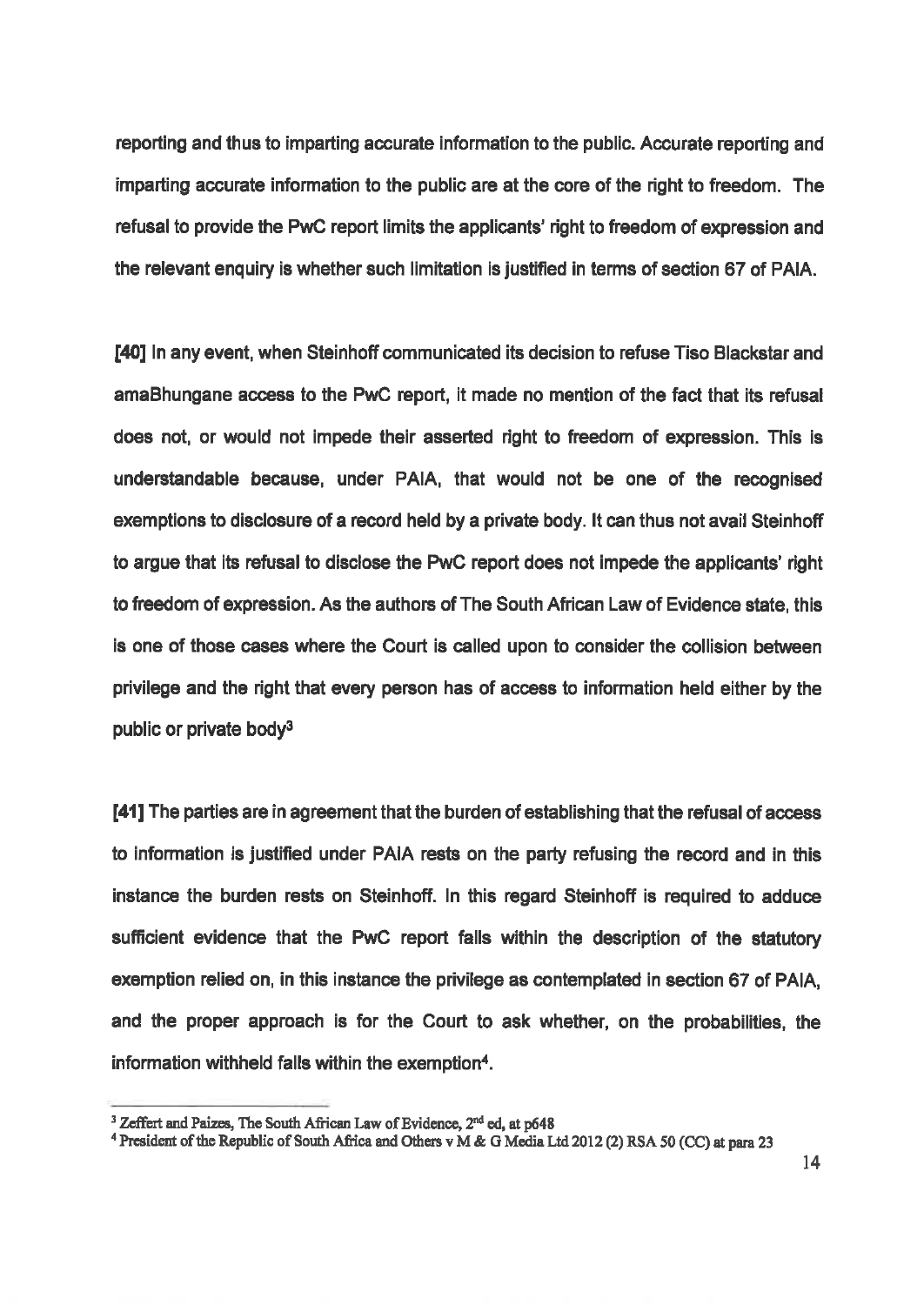142] In proceedings under PAIA, a court decides the claimofexemption from disclosure afresh, engaging in a de novo reconsideration of the merits.<sup>5</sup>

[43] As already stated, Steinhoff claimed litigation privilege as the basis of its refusal to provide Tiso Blackstar and amaBhungane with the PWC report. This was because, according to Steinhoff, the PWC report was prepared for the "express" purpose of obtaining legal advice and in respect of actual or contemplated litigation.

[44] Cachalia JA in Competition Commission v Arcelormittal South Africa and Others<sup>8</sup> discusses the requirements for litigation privilege and states:

"Litigation privilege has two. established requirements: The first is that the document must have been obtained or brought into existence for the purpose of a litigant's submission to a legal advisor for legal advice; and second that litigation was pending or contemplated as likely at the time."

This requires of Steinhoff to establish that the PwC report was obtained or brought into existence for the purpose of submitting it to Werksmans for legal advice in respect of litigation which was either pending or contemplated as likely at the time.

[45] Steinhoff does not claim that the PWC report was brought into existence for the purpose of submitting it to Werksmans for legal advice in respect of litigation which was pending at the time. Its case is that the PWC report was brought into existence for the

<sup>&</sup>lt;sup>5</sup> President of the Republic of South Africa and Others v M & G Media Ltd at para 14

 $6$  Competition Commission v Arcelormittal South Africa Ltd and Others 2013 (5) SA 538 (SCA) at para 21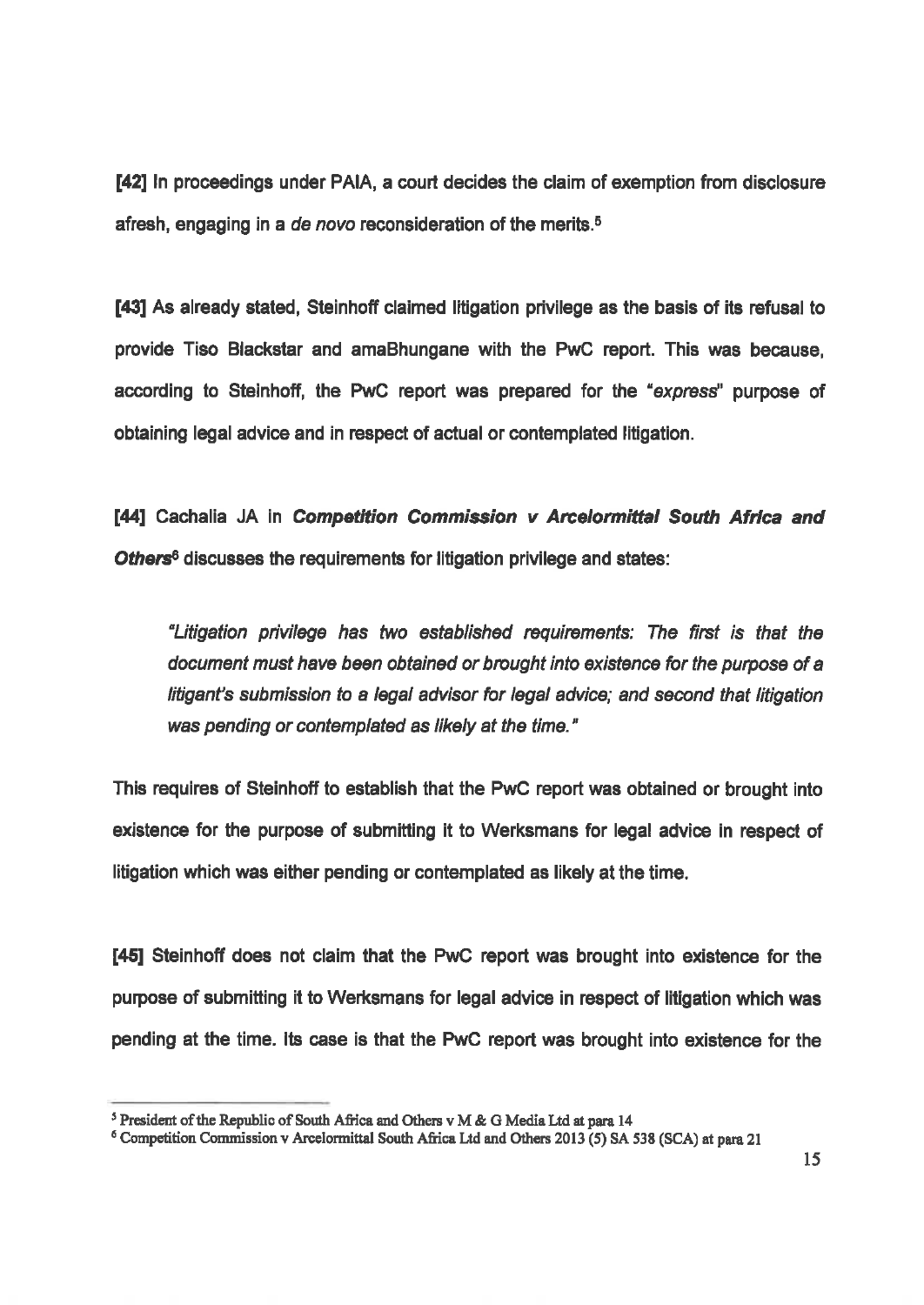purpose of submitting it to Werksmans for legal advice in respect of litigation which was. contemplated at the time. This is apparent from the affidavit deposed to by Mr Nicholas. James Lewis ("Lewis") wherein he states:

"The approach to PwC by Werksmans was for the purpose of a forensic investigation being conducted into the Steinhoff saga and for the purpose of Werksmans legally advising Steinhoff group of companies in regard to what was (reliably as matters have turned out) contemplated litigation." $7$ 

[46] Lewis further sets out the circumstances under which Steinhoff sought the assistance Werksmans as follows:

\*39. As a result, Werksmans was immediately retained, with the appointment of<br>PwC as a priority. Werksmans was acutely aware of the potential for<br>massive legal claims against the Steinhoff Group and advised SIHNV of this fact.

 $\mathbf{r}$ 

- 42. It was plain to the Steinhoff Group and Werksmans, even at the very stage after the allegations of accounting irregularities had surfaced, that legal action against the Steinhoff Group in general, and SIHNV, in particu would almost certainly eventuate.
- 43. The claims, and threats of claims, following the events of early December<br>2017, were of a legal nature and required legal advice. The claims that were<br>made on SIHNV were directly related to the loss of value in Steinho

 $7$  AA pa256 para 38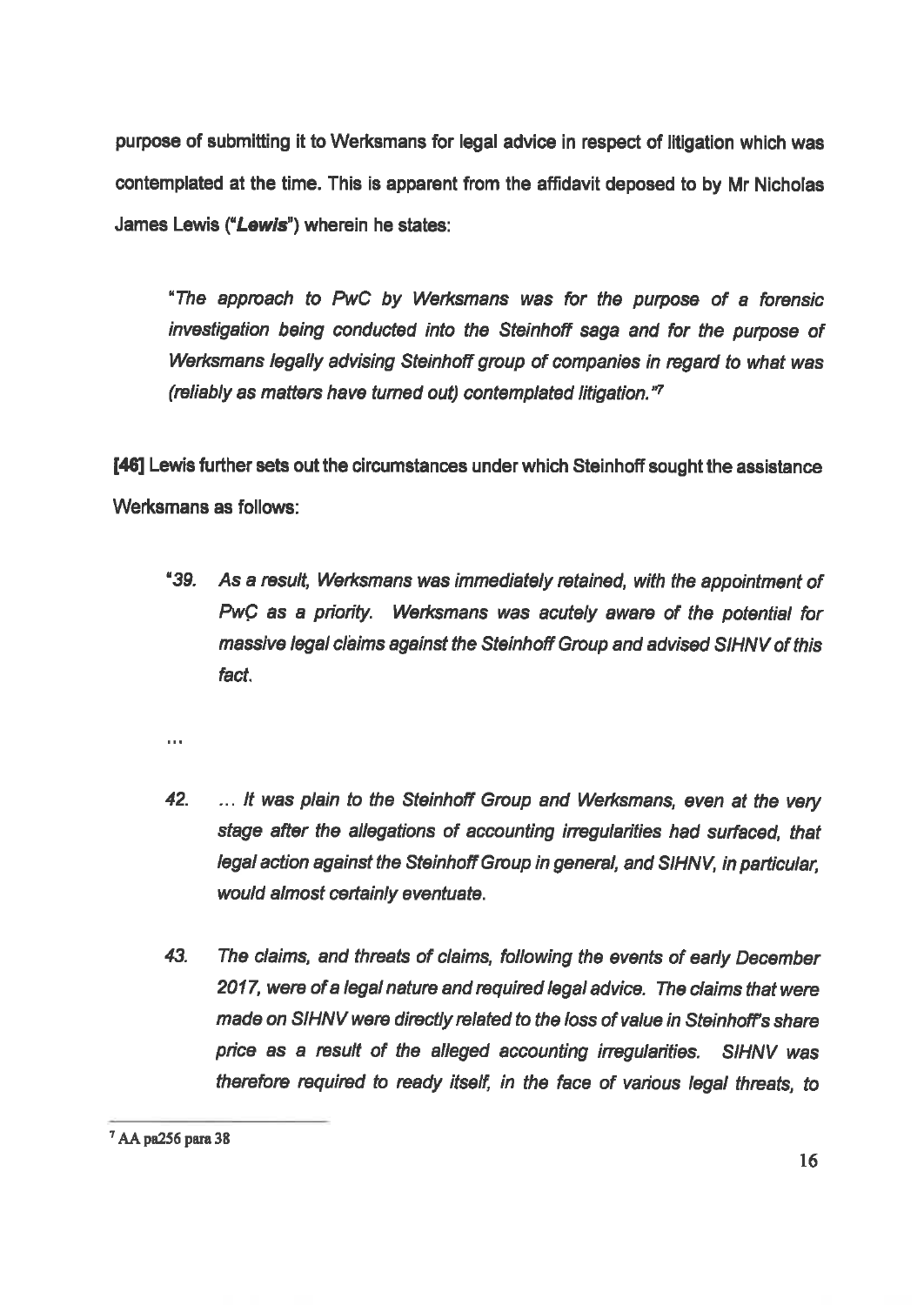defend its position and ascertain, with as much legal accuracy as possible,<br>the existence of the alleged accounting irregularities and the effects that such alleged account irregularities could have on SIHNV from a governance perspective, as well as on its share price.

44. For the same reasons and in the same context. SIHNV needed to ready itself to recover any damages which it might have suffered as a consequence of the alleged accounting irregularities."

[47] In addition, Lewis deals with some of the events leading up to the appointment of PWC as well as some of the events subsequent to the said appointment. The events leading up to the appointment of PWC are essentially what is contained in the SENS announcement that Steinhoff published on 6 April 2017, as well as the fact that Steinhoff's share price plummeted as a result. Some of the events subsequent to the appointment of PwC included meetings between the representatives of Steinhoff, PWC, Werksmans and Deloitte.

[48] It was submitted on behalf of Steinhoff that the purpose of a document in respect of which privilege is claimed is not to be ascertained by reference to its author, but rather by reference to the person or authority under whose direction, whether particular or general, It was produced or brought into existence, and that it is the intention of the person who procured the document, and not that of the author, that is relevant for determining the document's purpose. $8 \ln$  this regard Lewis explains that:

 $^8$  Zeffert and Paizes, The South African Law of Evidence,  $3<sup>rd</sup>$  ed at 742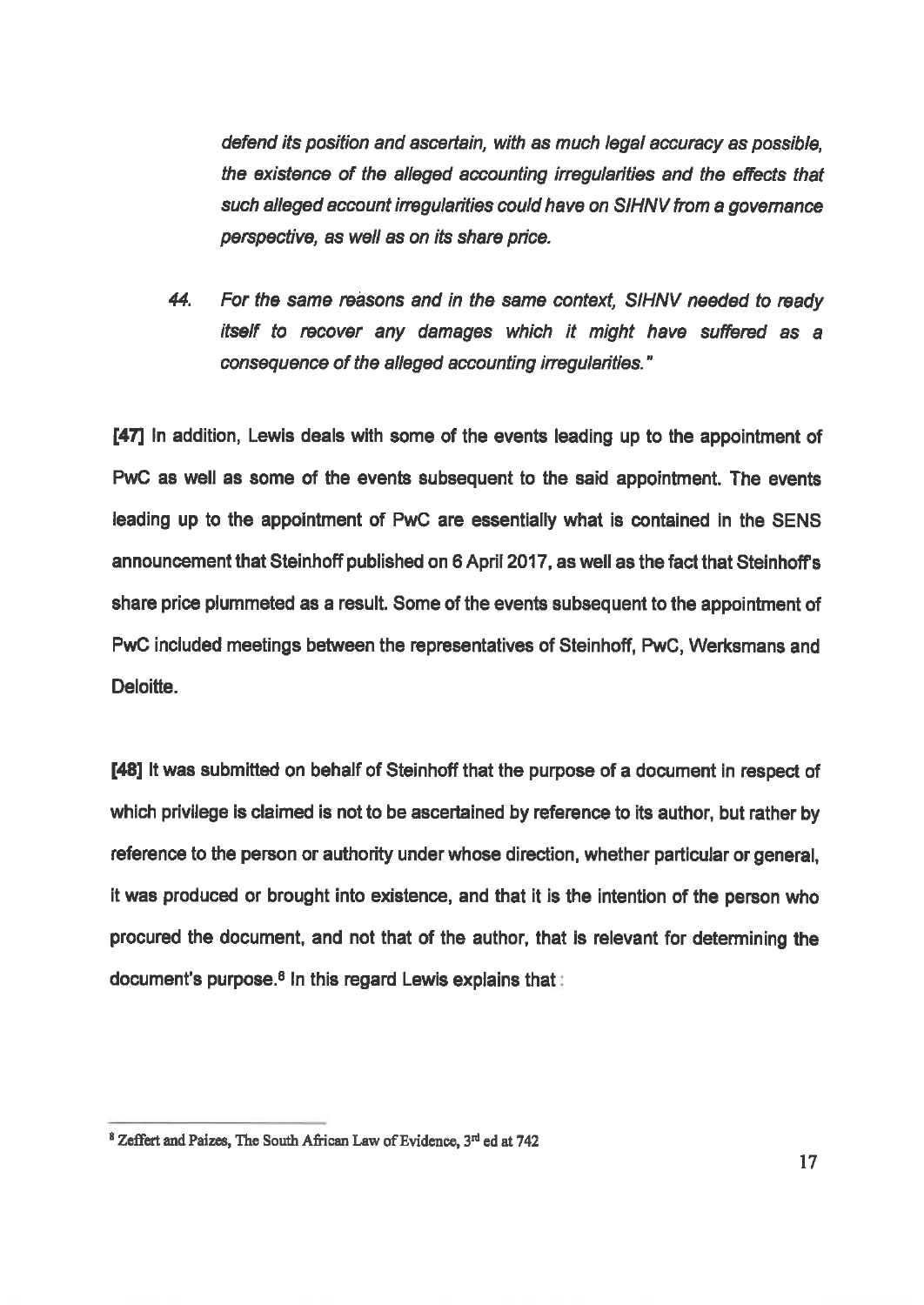"... while it is correct that the PwC report was required, inter alia, for purposes of dealing with issues that had arisen in regard to the audited financial statements of<br>Steinhoff, this was not the primary or dominant purpose for which the report was commissioned. Rather, it was commissioned to assist Steinhoff in assessing ifs legal position, both in respect of threats received of legal action, as well as legal action to be taken by Steinhoff against those parties ultimately identified as bearing legal responsibility for the alleged accounting irregularities and any damages suffered by the Steinhoff Group as a consequence thereof."

[49] Lewis goes on to say that attomeys Driman and Hertz of Werksmans were approached by Du Toit during early December 2017, on explicit basis that Werksmans was instructed to brief PwC in contemplation and in anticipation of the litigation that has since ensued, and he states that there was already litigation in play at the time that amaBhungane made its request, as appears from Werksmans' response thereto.

[50] Were this not Steinhoff's intention, says Lewis, then there would have been no purpose in interposing a law firm in briefing PwC. Lewis refers to the letter of engagement which was prepared by PwC and which is marked "*privileged in contemplation of litigation*" in support of his suggestion that even at that stage it was contemplated that the report produced by PWC would atiract privilege on the basis that it would be used to defend claims and to assert claims by Steinhoff against third parties.

[51] Lewis further makes the point that, at the outset, Werksmans was engaged by Steinhoff and was instrumental in the appointment of PWC and also that Werksmans is a signatory to the final letter of engagement; the appointment of PwC was on the basis that the work performed would be privileged and in direct contemplation of tigation; the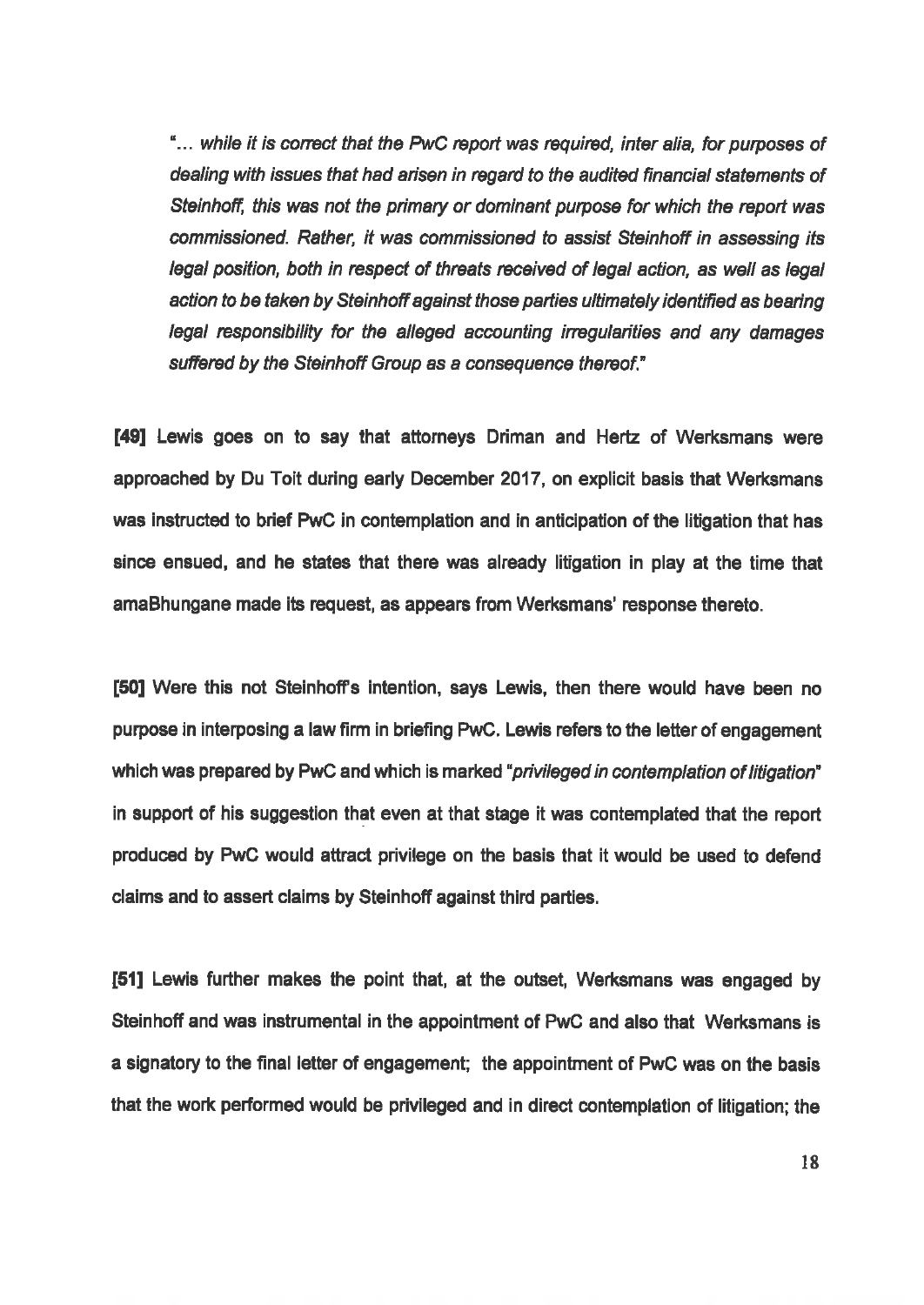PwC Report was thus obtained and/or created for the purpose of a litigant's submission to a legal advisor; and, litigation was pending or contemplated, is likely or probable, at the. time that the PwC report was commissioned, as is evident from the heading to the final letter of engagement.

[52] It was submitted that the attempt by both Tiso Blackstar and amaBhungane to chip away at Steinhoff's claim to privilege, ex poste facto (sic), is unsustainable as they were not party to PwC's engagement and so cannot reasonably dispute the version put up by Steinhoff, which is, in any event, supported by the objective facts.

[53] It was further submitted that the fact that the dominant purpose of the PwC Report was not made public in earlier communications does not mean that legal advice or litigation privilege does not apply as Steinhoff has always been consistent in this regard and it has not made any statements in the media that the part PWC Report would not be used for the purposes of litigation then contemplated and which has now eventuated.

[54] On the other hand, the applicants contend that Steinhoff has failed to put forward sufficient evidence to establish that its refusal complies with the provisions of PAIA for the following reasons: firstly, that Steinhoff's mere *ipse dixit* in its affidavit is not sufficient to show that the record falls within the exemption as its affidavit must provide sufficient information to bring the record within the exemption, and secondly, the only two documents that Steinhoff has provided do not support its assertion that litigation was contemplated as likely at the time of the commissioning of PwC.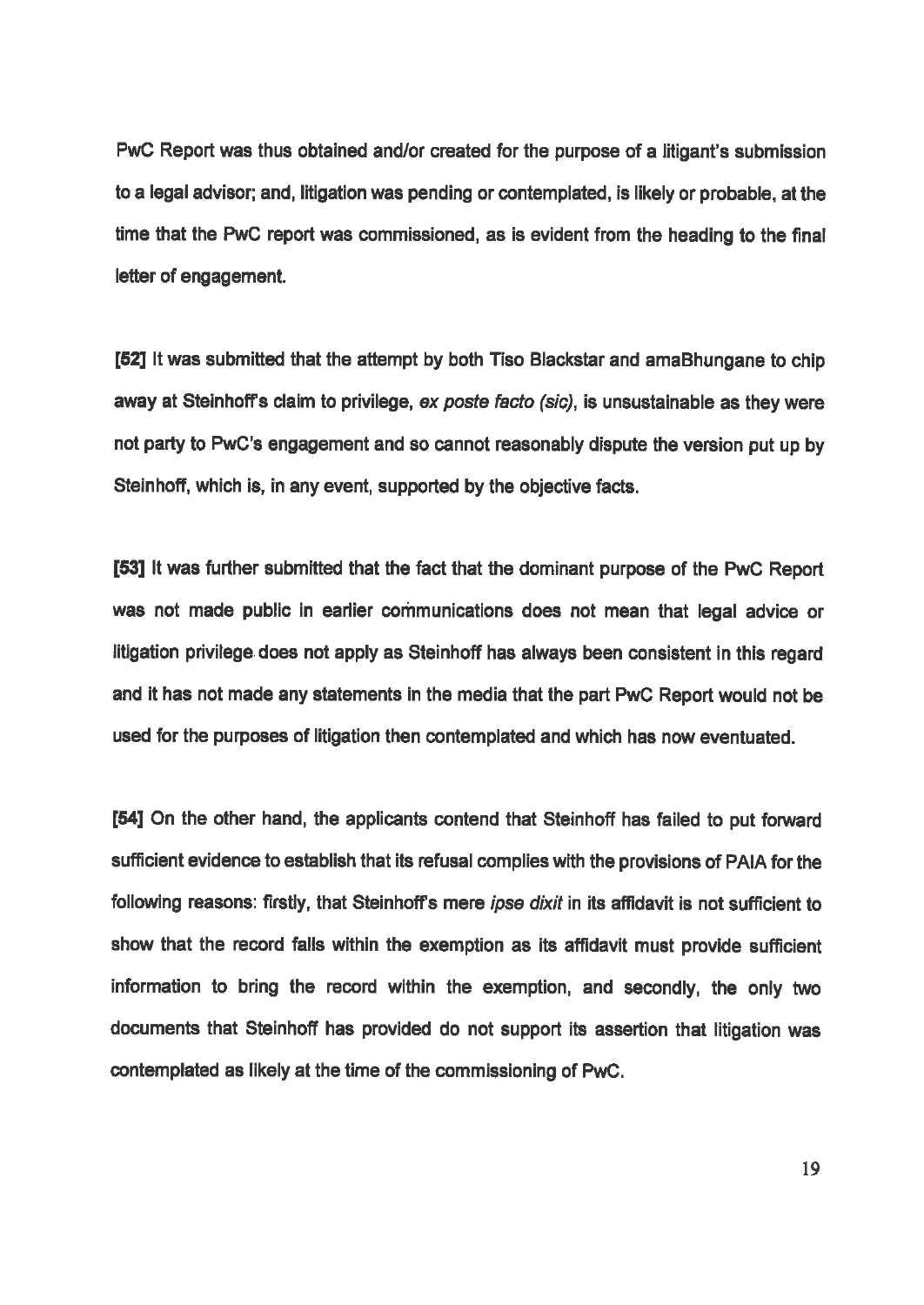[55] The first document referred to by the applicants is the SENS announcement Steinhoff published on 6 December 2017, and the criticism in this regard is that Lewis suggested that the SENS announcement stated that the approach to PwC was done through Werksmans whereas the SENS announcement makes no mention of the approach to PWC having been done through Werksmans.

[56] The second document referred to by the applicants is the letter of engagement prepared by PWC and headed "privileged in contemplation of litigation" and which was signed by Steinhoff, PWC and Werksmans. The criticism in this regard is that the mere fact that a law firm has been interposed between PwC and Steinhoff is not enough to establish privilege. Nor is the mere inclusion of a "privileged" header. This is because in order for the report to be privileged, the purpose for which it was commissioned must have been the preparation and defence of litigation  $-$  regardless of whether the formal engagement was done by Werksmans, or what the header on the letter of engagement says. The submission goes further that to focus on the header and the signatories to the engagement letter and conclude that the report is privileged, is to elevate form over substance.

[57] The applicants further submitted that the reading of the engagement letter in its entirety makes it clear that the purpose for which the investigation was commissioned, was to investigate the financial irregularities with a view to finalising Steinhoff's audited financial statements.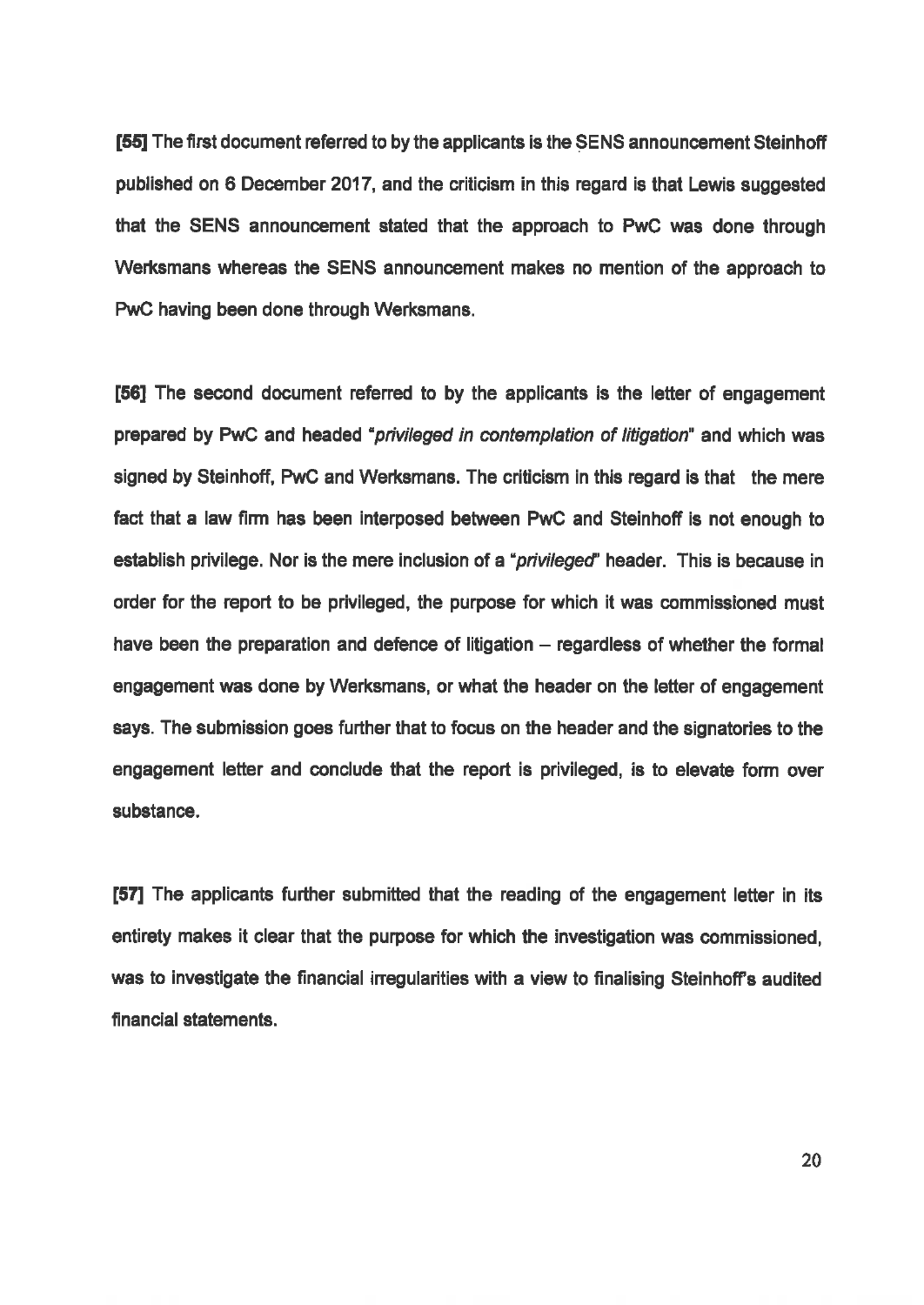[58] The applicants point out that beyond the SENS announcement and the engagement letter prepared by PwC, all that is left in support of Steinhoff's claim of litigation privilege is the say so of Steinhoff's deponent, Lewis, that the report was procured for the express purpose of obtaining legal advice and in respect of actual and contemplated litigation. The applicants submitted that Steinhoff has therefore not put up any evidence of substance on which to base the conclusion that its claim of tigation privilege is a real one and that its evidence is insufficient to discharge its burden.

[59] The applicants further point out that the evidence Steinhoff put forward is particularly insufficient in the light of the documents published at the time the report was commissioned as these documents demonstrate that the report was not prepared for the 'dominant purpose of obtaining legal advice from a lawyer regarding ligation that was pending or contemplated as likely. The applicants also refer to the fact that at no stage prior to the responses to the PAIA requests does there appear to have been any public reference by Steinhoff to the report having been produced solely, mainly or even partially in view of contemplated litigation. Instead, Steinhoff has publicly referred to other purposes for which the report was commissioned: principally, to assist in the production of its financial statements.

[60] It was further submitted on behalf of the applicants that the fact that Steinhoff would appoint PwC for the purpose of enabling it to finalize its financial statements makes perfect sense. This is because, at the time PWC was appointed to conduct its investigation, Steinhoff was under considerable pressure to report its financial results and to comply with its reporting obligations in terms of the JSE listing requirements and the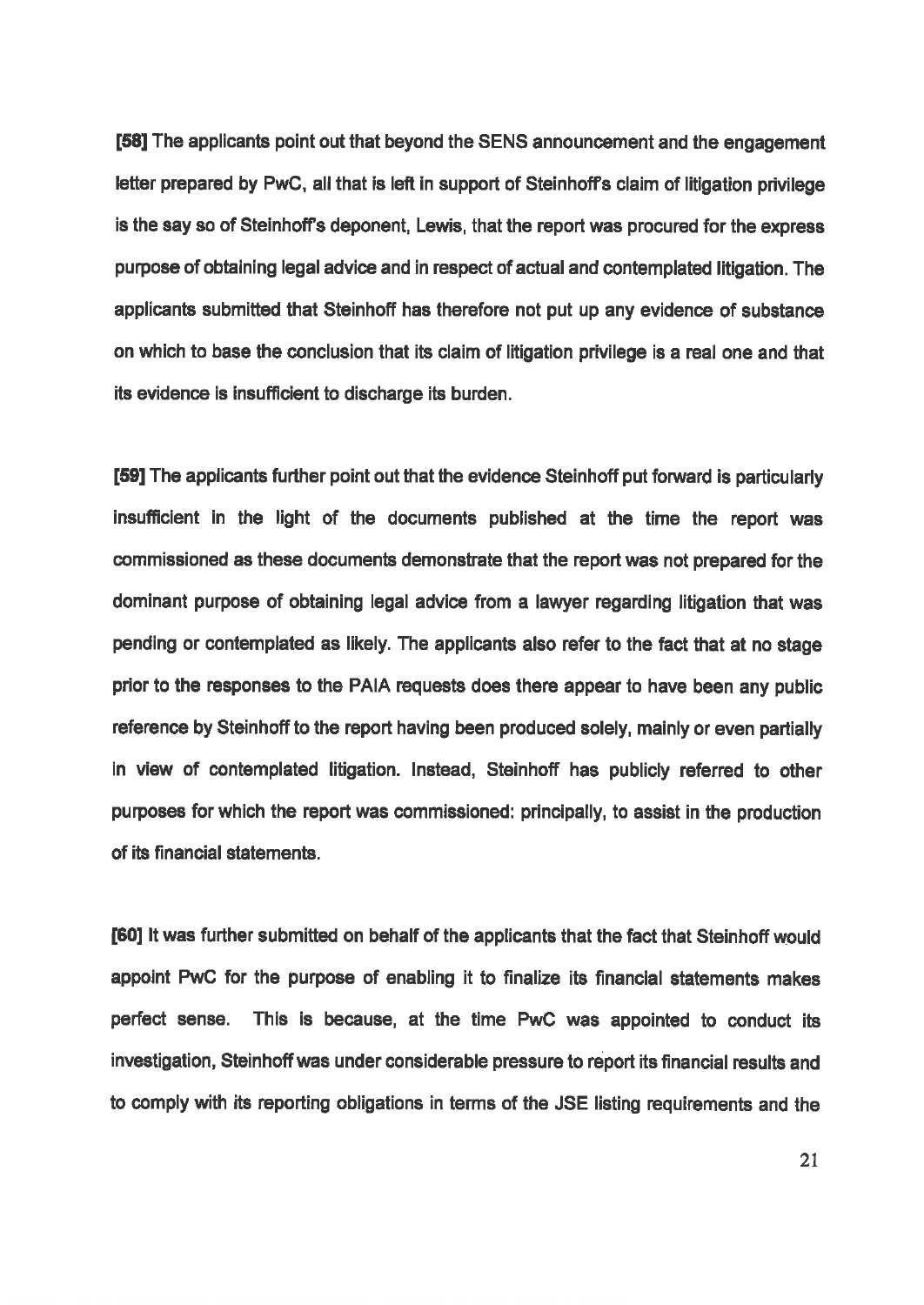Companies Act 71 of 2008 ("the Companies Act"). It therefore makes perfect sense that the report would have been commissioned in order to enable Steinhoff to comply with these obligations and report is financial results.

[60] Finally, it was submitted on behalf of the applicants that the claim that the PwC report 'was commissioned with litigation as its dominant purpose is far-fetched. It is even more far-fetched when one has regard to the copious documentary evidence that contradicts Steinhoff's efforts to assert privilege.

[61] As already stated, it is common cause that there was no pending litigation at the time. when Werksmans was instructed with a brief to appoint PwC to conduct an independent investigation into the alleged accounting irregularities and so the enquiry here is limited to whether Steinhoff has put up sufficient evidence to establish that litigation was contemplated as likely at the time of the appointment of PwC.

162] The applicants have submitted, correctly in my view, that the evidence that Steinhoff has put up in support of its claim to privilege consists of three pieces of evidence, namely:

- (a) Steinhoff's say so;
- (b) the SENS announcement, and
- (©) the engagement letter prepared by PWC.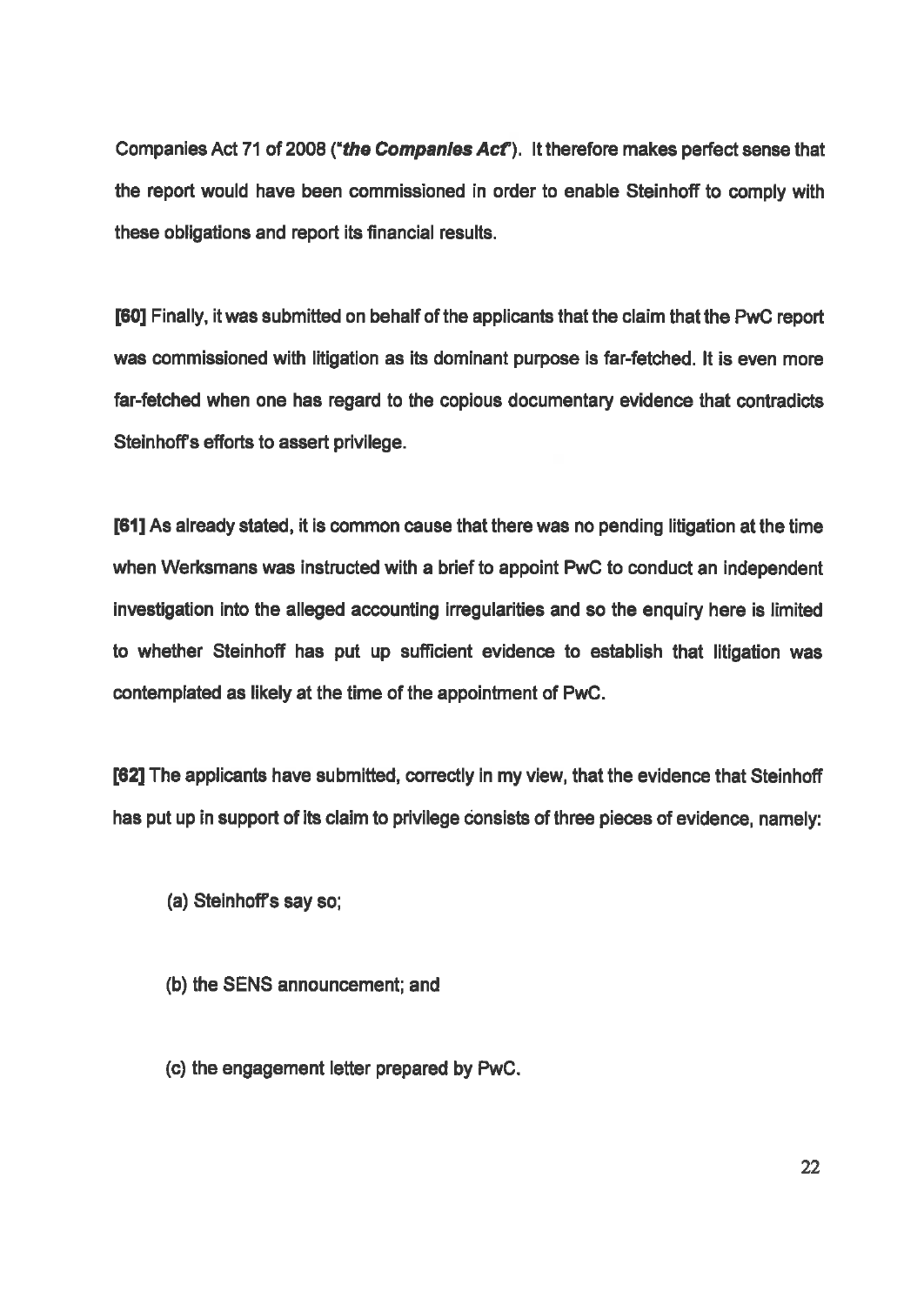[83] Itis perhaps convenient to deal first with the engagement letter prepared by PWC. One of the submissions made on behalf of Steinhoff was that it is not the intention of the author of the document that it is relevant for the purposes of determining whether the document is privileged, but that it is the intention of party under whose authority or direction that document was produced. As the engagement letter was prepared by PWC and it must have been the authors of the engagement letter who, by inserting the header "privileged in contemplation of litigation" intended to claim ligation privilege, their intention is not relevant for the purposes of determining whether the PwC report is subject to litigation privilege. This is because the engagement letter does not evidence Steinhoff's intention but PwC's. This then leaves the SENS announcement and Steinhoff's say so. I deal next with the SENS announcement.

[84] The SENS announcement published by Steinhoff on 6 December 2017 makes no mention of the appointment of PWC having been done through Werksmans. That the SENS announcement makes mention of the appointment of PWC having been done through Werksmans was Lewis' addition which is not contained in the SENS announcement. This then leaves us with Steinhoffs say so that the PWC report was brought into existence at the time when litigation was contemplated as likely, to which <sup>|</sup> now turn.

[65] What Lewis has done in substantiating Steinhoff's claim to litigation privilege is to restate the requirements for privilege without providing the underlying facts on the basis of which this Court can assess the said claim. Whether liigation is contemplated at a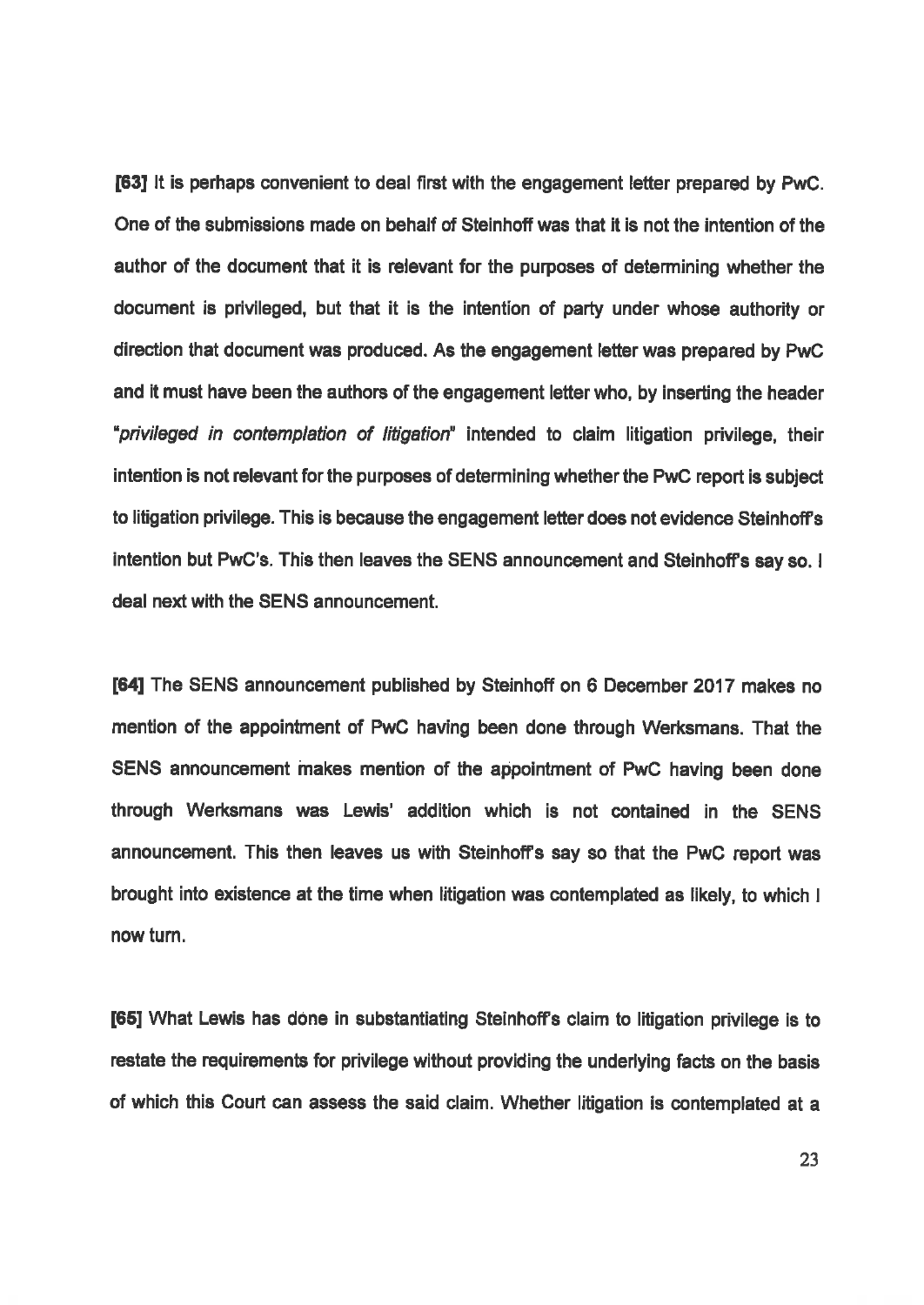particular point in time is a conclusion to be drawn from a certain state of facts and it is this state of facts that is required to be placed before the Court.

**[66]** The litigation that Steinhoff claims to have been in contemplation at the time of the appointment of Steinhoff has been stated in the vaguest terms. There is no indication of the precise nature of the ligation which was in contemplation, the person or persons against whom such ligation was contemplated, and the facts on the basis of which formed the opinion of the prospect of litigation as likely.

[67] In Schwikkard and Van der Merwe<sup>9</sup> the authors discuss the matter of General Accident, Fire and Life Assurance Corporation Ltd v Goldberg<sup>10</sup> where an insured made a claim upon a policy of fire insurance and an assessor was appointed by the insurance company to investigate and advise whether the claimant should be paid out. The company, in claiming privilege in respect of the assessor's report, alleged that it was required for the purpose of submitting it "if necessary" to the company's attorneys. The court refused to uphold the privilege on the basis that neither of the above-mentioned requirements had been fulfilled.

168] The authors proceed to quote what Mason J stated with reference to the requirement that ligation must be contemplated, namely that:

"With reference to the first point, whether the report was made in contemplation of litigation, I do not think that the circumstances in this case, as alleged by the

<sup>&</sup>lt;sup>9</sup> Schwikkard and Van Der Merwe, Principles of Evidence,  $3<sup>rd</sup>$  ed at p149<br><sup>10</sup> General Accident, Fire and Life Assurance Corporation Ltd v Goldberg 1912 TPD 494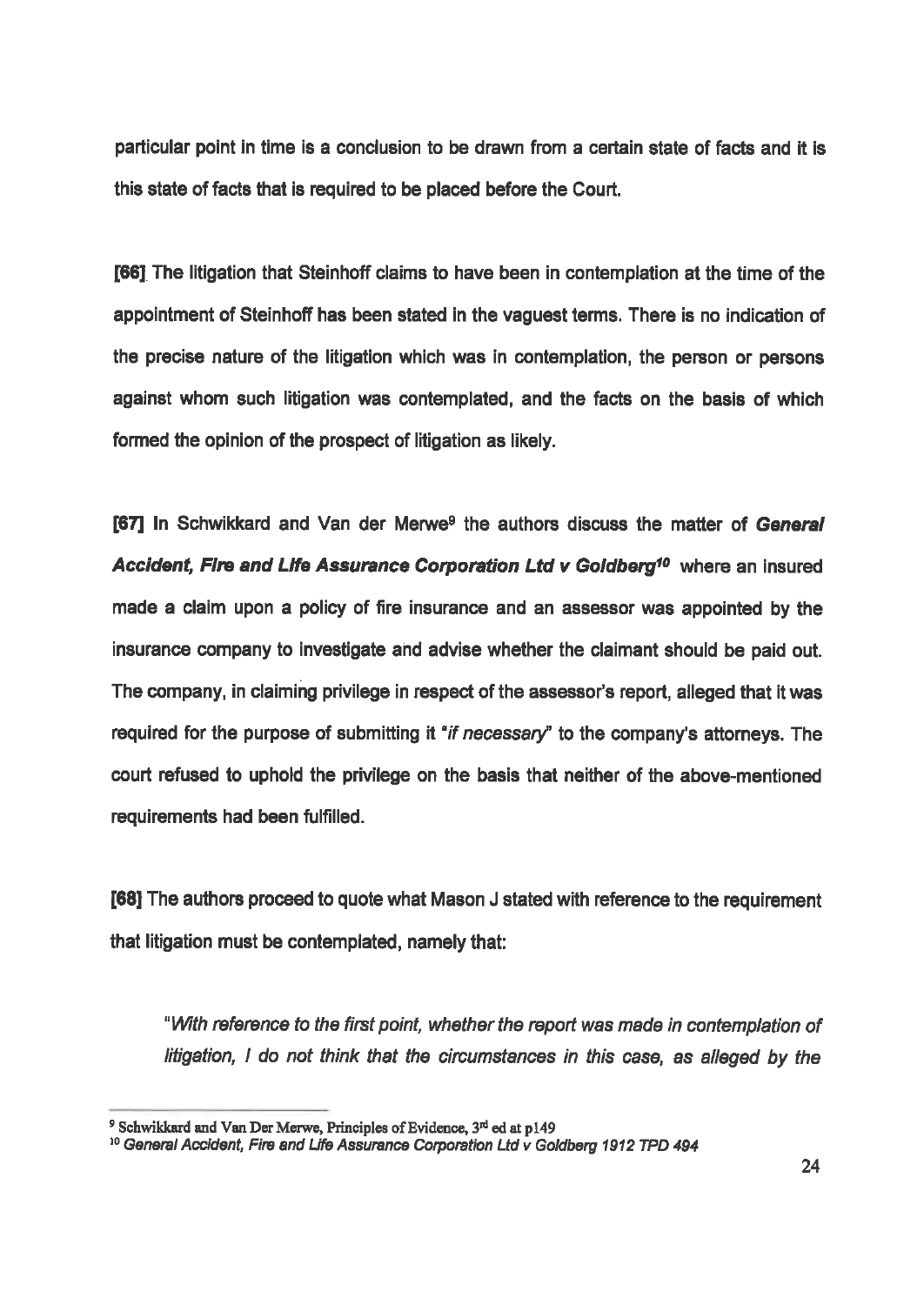affidavit on behalf of the company, show that litigation was contemplated. It is not affidavit on behalf of the company, show that litigation was contemplated. It is not<br>a question whether a man is very nervous or suspicious that there may be litigation. and that if he is so nervous and suspicious he is not protected. There must be really some contemplated litigation, some fact to indicate that litigation is likely or probable. It must not be a mere possibility which there is nothing to lead one to believe would be converted into reality according to the facts of the case."

[69] It may well be that Steinhoff became nervous on learning of the alleged accounting irregularities and decided to appoint Werksmans for the purposes of advising them in respect of any fallout from the PwC report but this would not be sufficient to justify the claim that the PWC report is privileged. As Mason <sup>J</sup> stated, there must be some fact to indicate that litigation is likely. In this matter, apart from seeking to rely on litigation which has since ensued, there are no facts which have been placed before the court to support the assertion that litigation was in contemplation at the time of the appointment of PwC.

[70] Litigation privilege is primarily to protect communication exchanged in preparation for litigation. This is not controversial in respect documents brought into existence in preparation of litigation which has already commenced. The law however appreciates the fact that preparation litigation does not commence only when litigation has commenced hence it extends the litigation privilege to documents brought into existence in preparation for litigation when such litigation is contemplated as likely. A party relying on the extension of the litigation privilege has to at least set out objective facts on the basis of which the 'court can assess whether it can be said that objectively, ligation was in contemplation. 'This, in my view, Steinhoff has failed to do and accordingly its decisions refusing access to the PwC report fall to be set aside.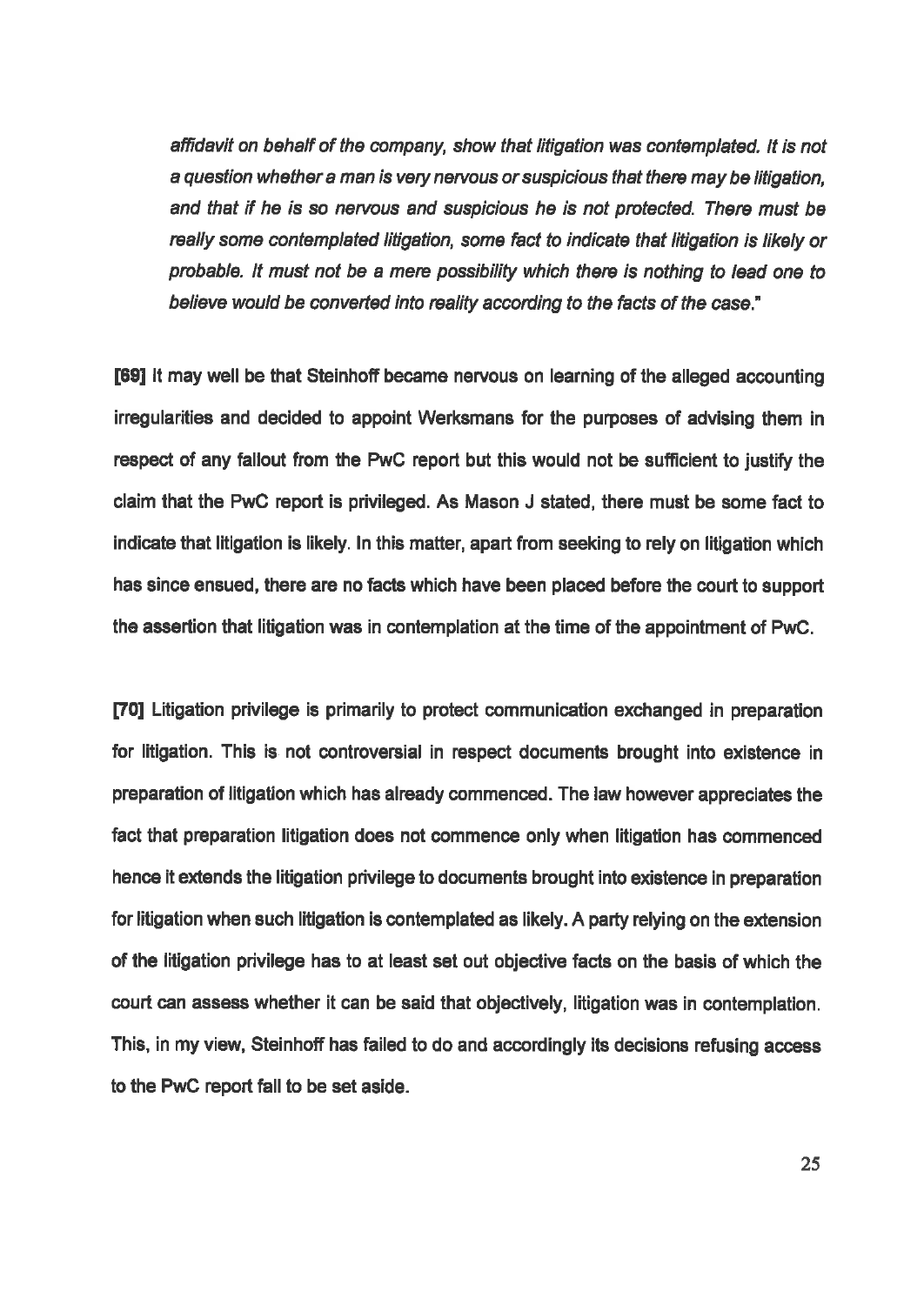[71] In light of the above finding it is not necessary to consider the applicant's alternative claims that

(a) Steinhoff had waived privilege when it published the overview;

(b) the PWC report should be disclosed in the public interest;

(0) that the PWC report is severable; and

(d) the Court should consider a "judicial peek" of the PwC report.

It remains for the Court to consider Steinhoff's application to strike out.

[72] The application to strike out relates to paragraphs 31 to 36 of the founding affidavit on the basis that they constitute inadmissible hearsay evidence. The applicants, in denying that the paragraphs complained of contain inadmissible hearsay evidence, sought to argue that what is contained in these paragraphs was drawn from publicly available information and/ or logical inferences drawn from the publicly available information published by credible sources with first-hand knowledge of the information.

[73] The applicants' justification is unsustainable and it, in fact, confirms that the paragraphs that are the subject of the strike out application contain hearsay evidence. 'The fact that Rose, who deposed to the founding affidavit, obtained the information from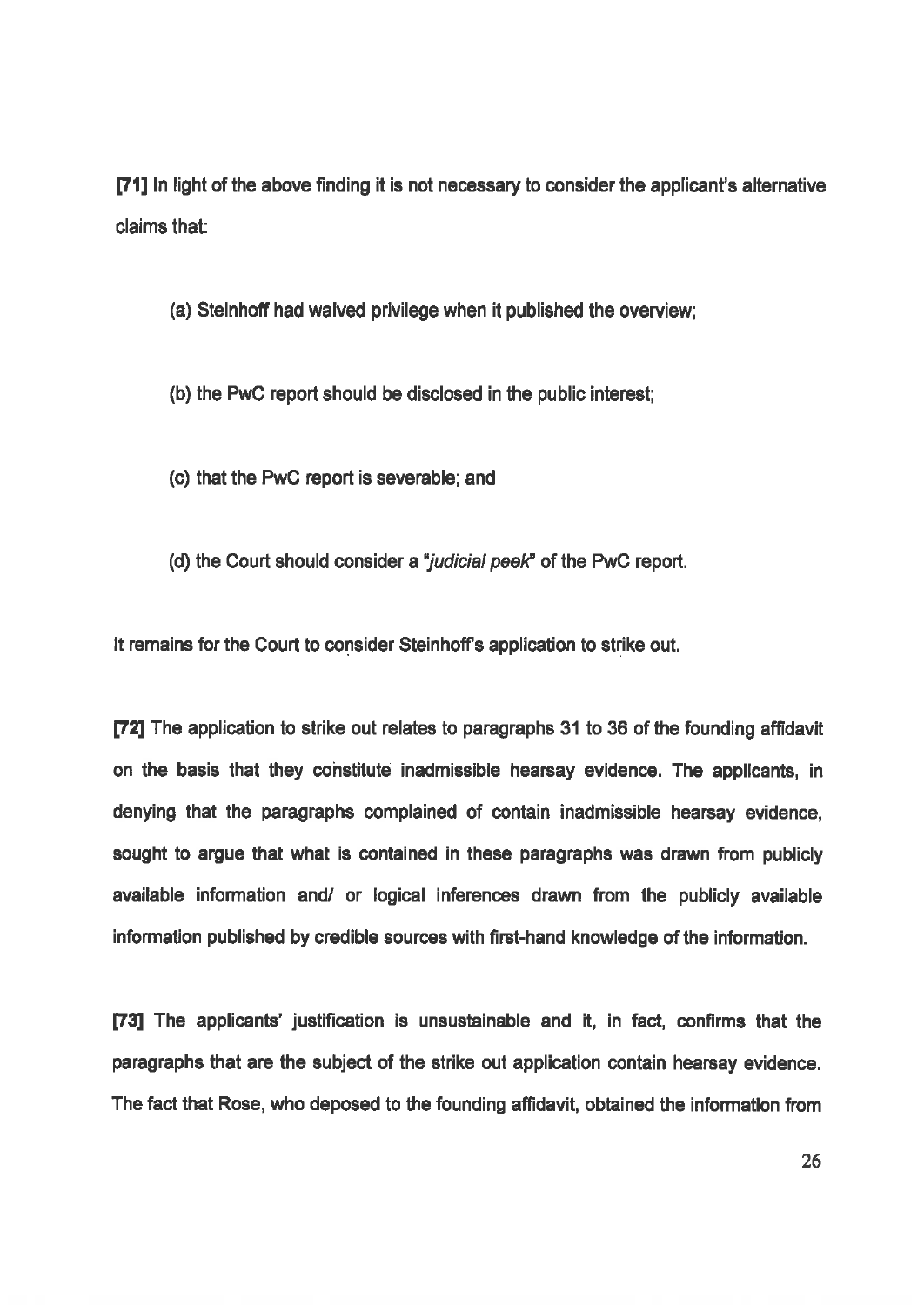publicly available information cannot and does not change thefactthatwhat he has stated in these paragraphs is hearsay evidence and is accordingly inadmissible. As an aside, the issues contained in these paragraphs were not even germane to the application. The application to strike out paragraphs 31 to 36of the founding affidavit has merit.

[74] On the issue of costs, the applicants have been successful in respect of the main application and, in my view, the costs should follow the results. I am also of the view that the employment of two counsel was warranted.

[75] Steinhoff has also been successful in respect of the application to strike out and I am of the view that the costs should likewise follow the result including the costs occasioned by the employment of two counsel.

[76] In the result the following order is made:

- 76.1 The decisions of Steinhoff refusing Tiso Blackstar's PAIA request (dated 28 March 2019) and amaBhungane's PAIA request (dated <sup>2</sup> September 2018) in terms of section 53 (1) of PAIA are set aside.
- 762 Steinhoffis directed to supply Tiso Blackstar and amaBhungane, each with a copy of the PwC report within ten days of this order.
- 76.3 Steinhoff is to pay costs suit, excluding the costs referred to in subparagraph 76.4 below, and such costs to include costs of two counsel, where employed.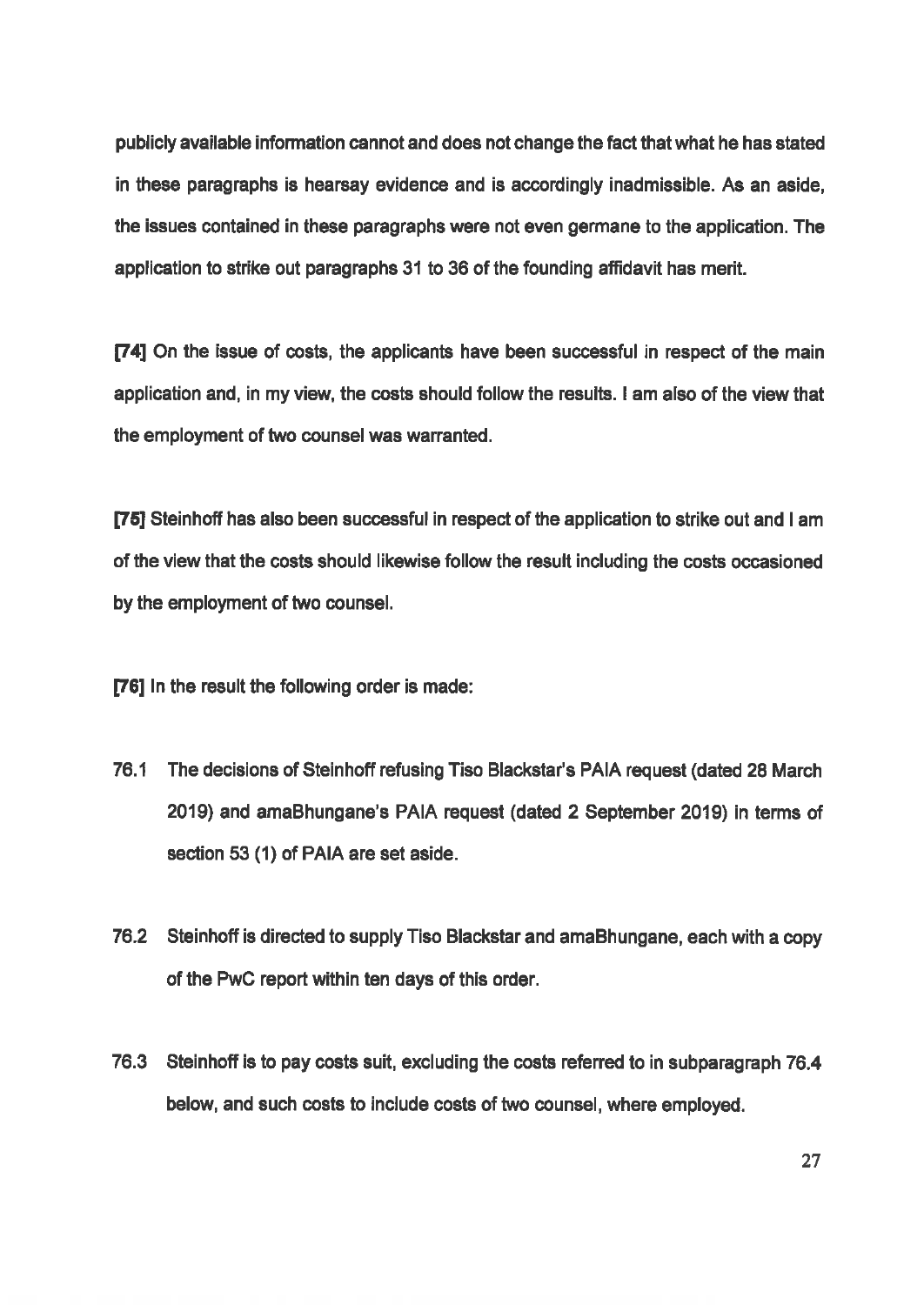76.4 The applicants are ordered to pay the costs in relation to Steinhoff's application for striking out and such costs to include costs of two counsel, where employed.

 $\wedge$ ll **JUDGE L.G. NUKU**